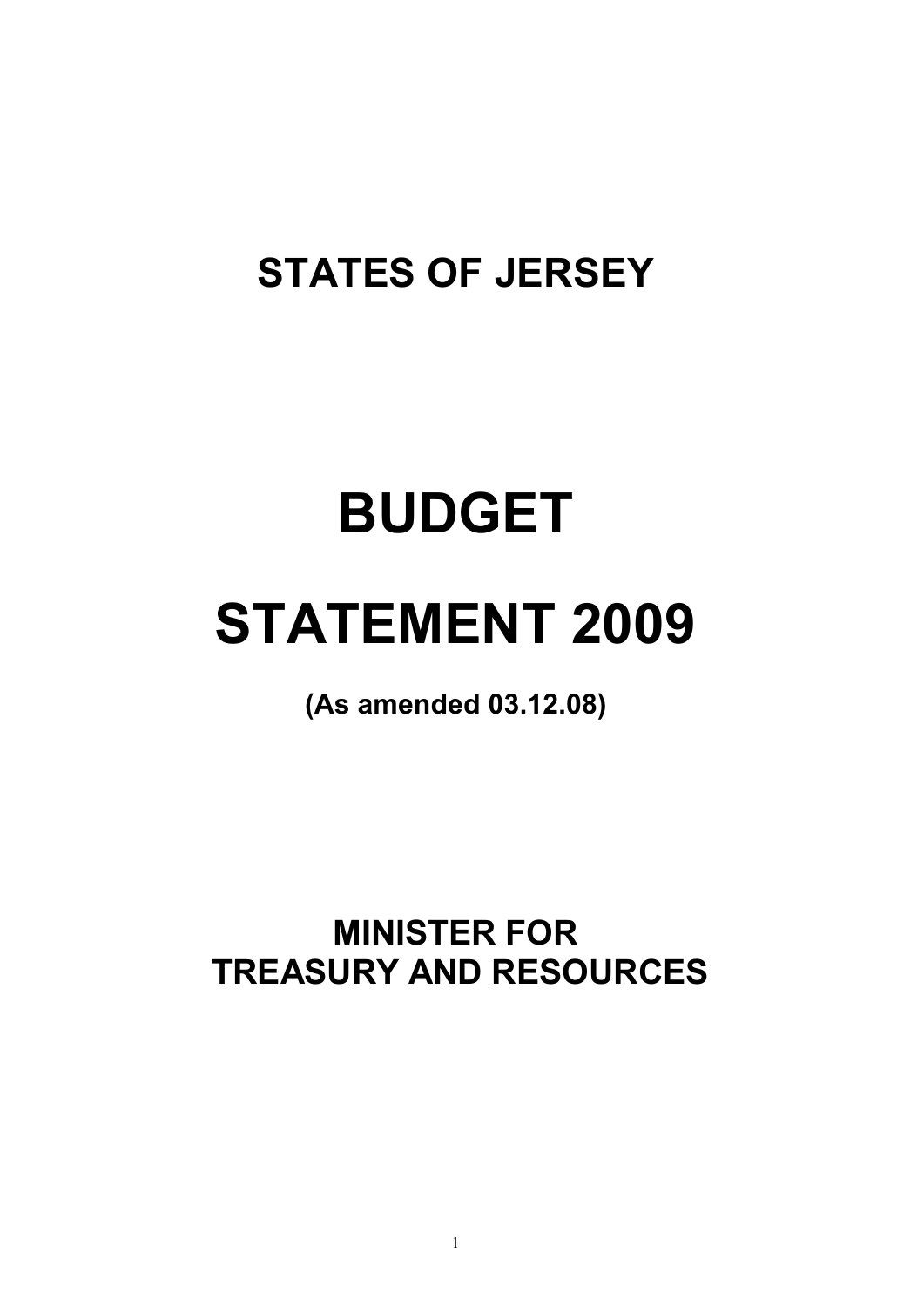#### **BUDGET STATEMENT 2009**

#### **PROPOSITION (as amended)**

#### **The States are asked to decide whether they are of opinion:**

- a) to approve the estimate of total taxation revenue in 2009 of £597,840,000 as set out in summary table A on page 33 of the Budget Statement, with the sum to be raised through existing taxation measures and the proposed changes to income tax, impôts duty, stamp duty and land transactions tax for 2009 as set out in the Budget Statement;
- b) to agree that the sum of £63,000,000 should be transferred from the Consolidated Fund to the Stabilisation Fund in 2009

#### **MINISTER FOR TREASURY AND RESOURCES**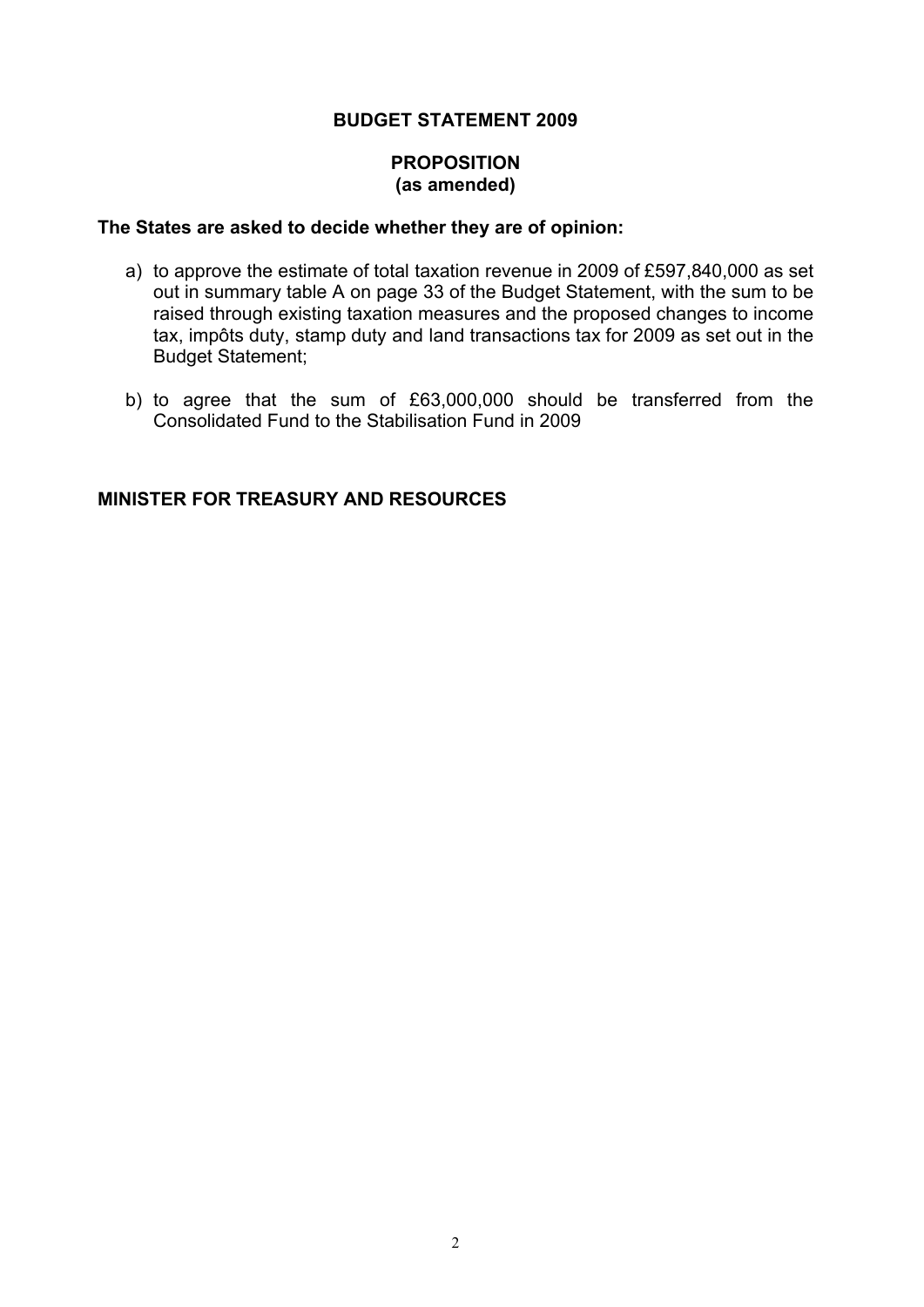#### <span id="page-2-0"></span>**Addendum**

#### **Introduction**

As a result of the debate on the Draft Budget Statement 2009 which concluded on  $3<sup>rd</sup>$ December 2008, the following amendments were approved:-

#### **Income Tax**

Income Tax revenue will be reduced by £400,000 from 2010 onwards resulting from:- Child Allowance (Higher Education), where the full higher rate personal allowance in respect of children in higher education shall be given for the full year of assessment in which a child leaves higher education irrespective of any income earned by the child after graduation.

#### **Stamp Duty**

Stamp Duty revenue will be reduced by £500,000 from 2009 onwards resulting from the exemption from stamp duty on all transactions through the 'Jersey Homebuy' scheme for first-time buyers.

#### **Transfer to Stabilisation Fund**

The Consolidated Fund to have an estimated balance of £19,411,000 following the agreement that the sum of £63,000,000 should be transferred, from the Consolidated Fund, to the Stabilisation Fund in 2009.

#### **Summary**

Total taxation revenue in 2009 is estimated at £597,840,000, total States income in 2009 is estimated at £649,660,000 and the estimated balance on the Consolidated Fund is £19,411,000.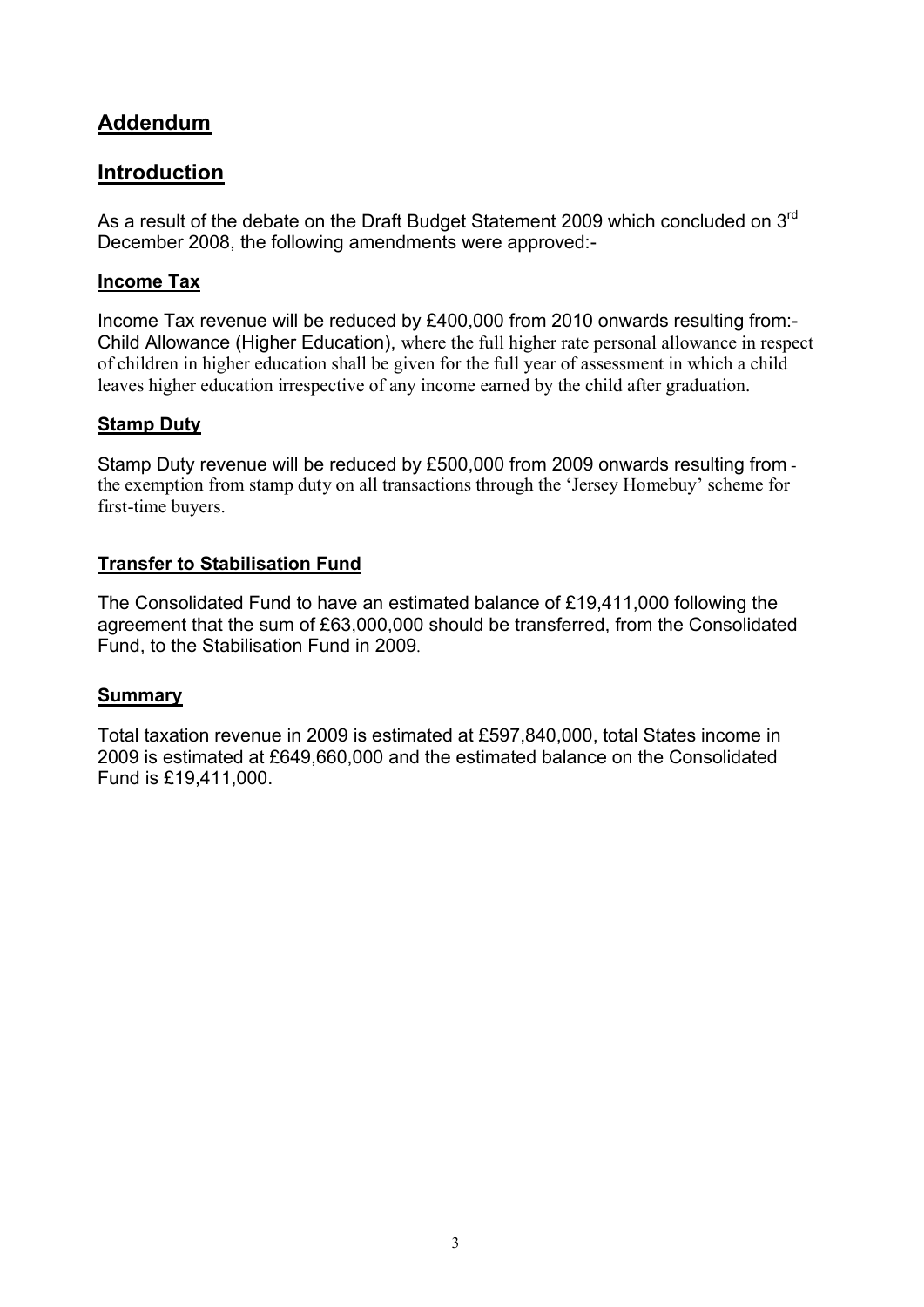### **Contents**

|              | Addendum                                            | Page<br>3 |  |  |  |
|--------------|-----------------------------------------------------|-----------|--|--|--|
|              |                                                     | 5         |  |  |  |
|              |                                                     | 8         |  |  |  |
|              |                                                     | 10        |  |  |  |
|              |                                                     | 12        |  |  |  |
|              |                                                     | 17        |  |  |  |
|              |                                                     | 23        |  |  |  |
|              |                                                     | 28        |  |  |  |
|              |                                                     | 30        |  |  |  |
|              |                                                     | 31        |  |  |  |
|              | Summary Tables - as amended                         |           |  |  |  |
|              |                                                     | 33        |  |  |  |
| 34           |                                                     |           |  |  |  |
|              |                                                     | 35        |  |  |  |
|              |                                                     | 36        |  |  |  |
|              | <b>Index of Tables and Charts</b>                   |           |  |  |  |
| <b>Table</b> |                                                     | Page      |  |  |  |
| 4.1          | Financial Forecast 2008 - 2013                      | 15        |  |  |  |
| 5.1          | <b>Proposed Exemption Thresholds</b>                | 20        |  |  |  |
| 5.2          | <b>Proposed Allowances</b>                          | 21        |  |  |  |
| 6.1          | <b>Proposed Duty Increases</b>                      | 26        |  |  |  |
| 6.2          | Comparison of 2008 Tax and Duty Levels              | 26        |  |  |  |
| 6.3          | 2008 Retail Price Margins - Comparisons with the UK | 27        |  |  |  |
| 7.1          | Stamp Duty Rates for 2009                           | 28        |  |  |  |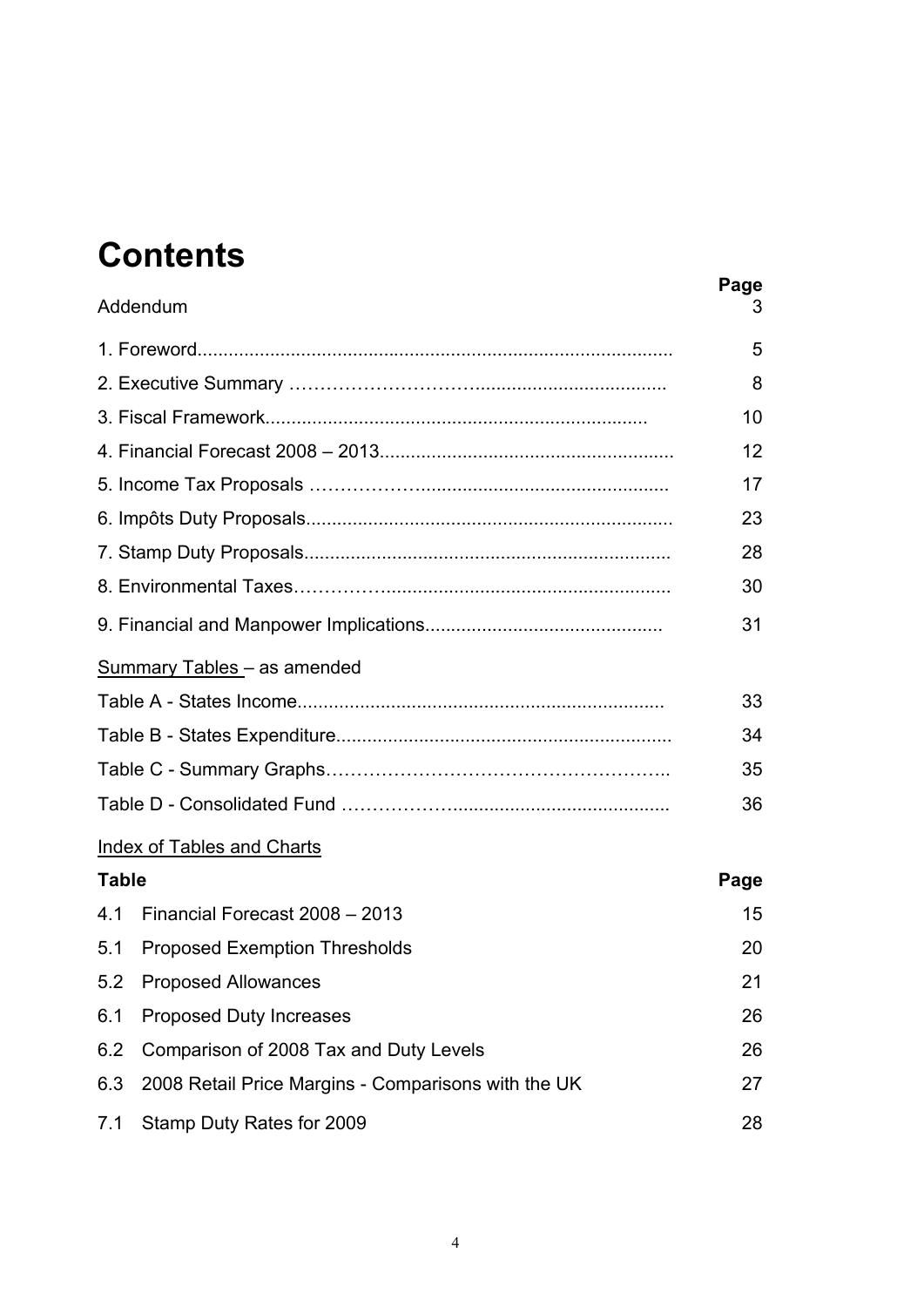## <span id="page-4-0"></span>**1. FOREWORD**

#### **MINISTER FOR TREASURY AND RESOURCES**



This 2009 Budget is being presented during a period of economic turmoil and uncertainty, the like of which has not been seen for generations. Financial markets are in crisis and a world-wide recession appears increasingly probable.

Jersey cannot be immune from these outside events. Islanders have experienced increases in the cost of food and fuel; access to mortgages is becoming increasingly more restricted; and the problems experienced by financial institutions could result in consolidation and job losses. These are indeed difficult times.

Yet because of the policies adopted during the last few years, Jersey is in a strong position to weather this economic storm. We have no government debt. We have been cautious, and during the good times we have protected, and added to, the Strategic Reserve, the so called "Rainy Day Fund". We have also used surpluses to create a Stabilisation Fund, which can be used to finance essential services, such as health and education if we encounter an economic downturn such that our tax revenues fall.

We have reduced Jersey's excessive dependence on corporate tax revenues and at the same time improved our competitiveness through the introduction of the 0/10% corporate tax structure. We have broadened our tax base and made it easier to spread the payment of taxes, through the introduction of the Income Tax Instalment System.

We have also made the tax system fairer and more progressive by increasing income tax exemption thresholds for lower and middle earners, whilst reducing income tax allowances for higher earners.

The 2009 Budget continues this theme of increased equity in the tax system.

• I am proposing to increase tax exemption thresholds yet again, by 5% in 2009. I am also proposing to freeze the duty on petrol in recognition of the increased cost of road fuel, which hits lower income households hardest.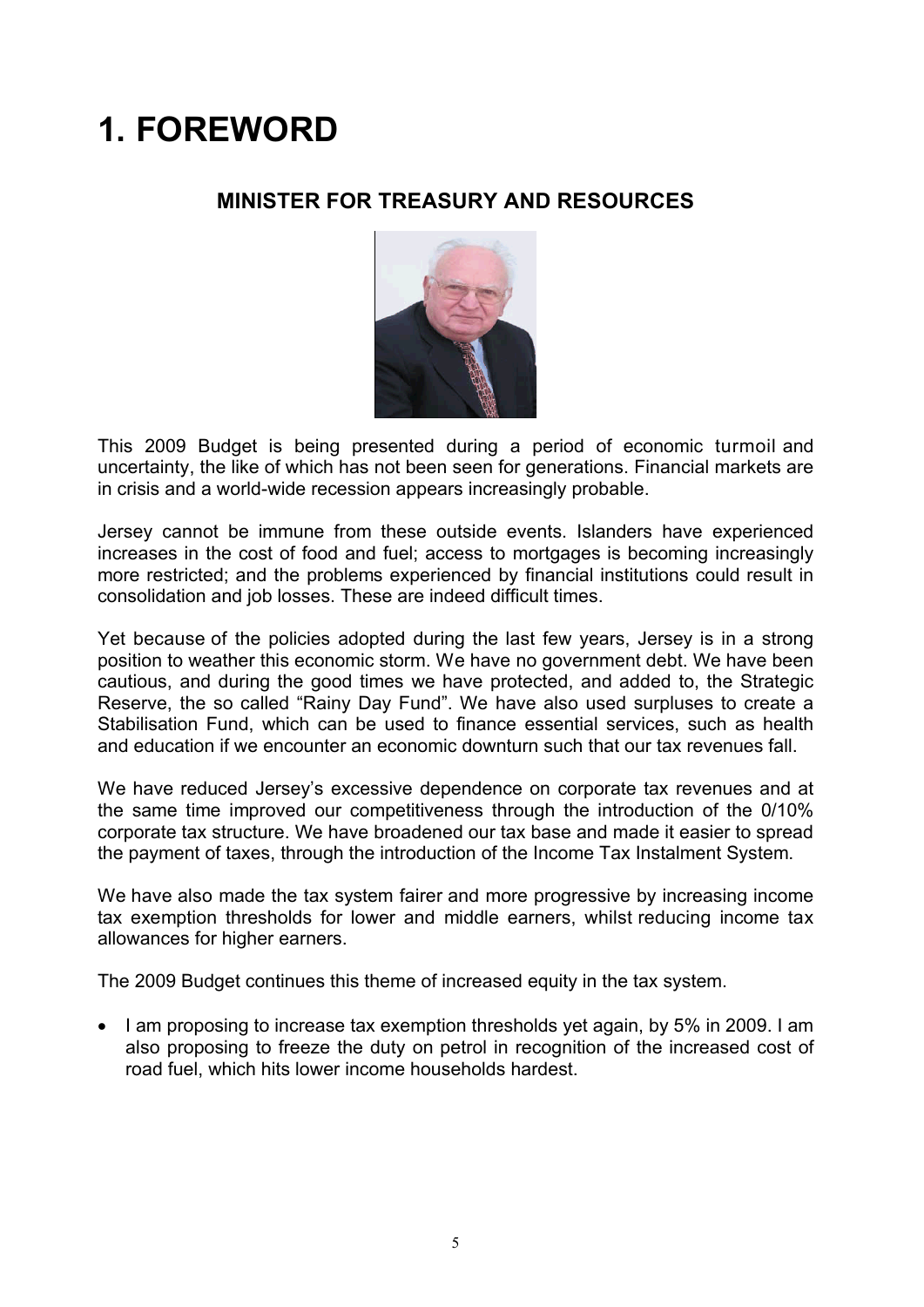- To improve fairness I am not only introducing a Land Transactions Tax on the purchase of residential share transfer properties (as recently agreed by the States) but also proposing a deemed rental charge to ensure that all businesses, both local and non-locally owned, will now make a tax contribution under the 0/10% structure.
- I am also conscious of the difficulties faced by first time buyers trying to enter the housing market, and I am proposing significant reductions to the stamp duty payable by first time buyers on properties with a value of up to £400,000.

Once these proposals are in place, together with the specific measures approved in the Business Plan for winter fuel and income support, plus the additional expenditure for targeted benefits, the States will in 2009, have applied a further £10 million a year to alleviating the burden of increased costs, in addition to the measures already in place.

It is due to measures such as these and other tax reforms in recent years, that Jersey is well placed to face the more challenging times ahead.

The Annual Business Plan 2009 (as amended) also approved increases in other areas of expenditure significantly above those previously agreed and in particular for supplementing old age pensions, nursery education and an initial package of environmental initiatives.

I have taken account of these proposals and the revised financial forecasts when presenting the tax and funding proposals in this Budget.

The financial forecast at Table 4.1 shows that despite the expenditure increases and tax concessions the financial position has improved slightly and the States will continue to maintain balanced budgets over the five year planning period. This has been achieved through additional revenues from income tax, goods and services tax and increased returns from States utilities and cash investment.

The financial position is healthy but the forecasts must be viewed in the context of the risks to our financial position in the medium term. These risks are almost entirely on the downside with the potential impact of the global credit crunch on our tax revenues and further significant pressures on States expenditure, including the maintenance of our property and infrastructure and the threat of a wage-price spiral.

It is in recognition of these risks and the current uncertainty within the global finance markets that I am happy to accept the recommendation of the Fiscal Policy Panel that no further transfers to the Stabilisation Fund or Strategic Reserve should be planned for in this Budget. I look forward to a further update from the Panel ahead of the budget, which will take account of the state of the global financial markets at that time and inform the States debate.

I am grateful to the Fiscal Policy Panel for their advice and I am sure that the Island will continue to benefit from this somewhat unique initiative to secure independent economic expertise as we approach such a period of financial and economic uncertainty.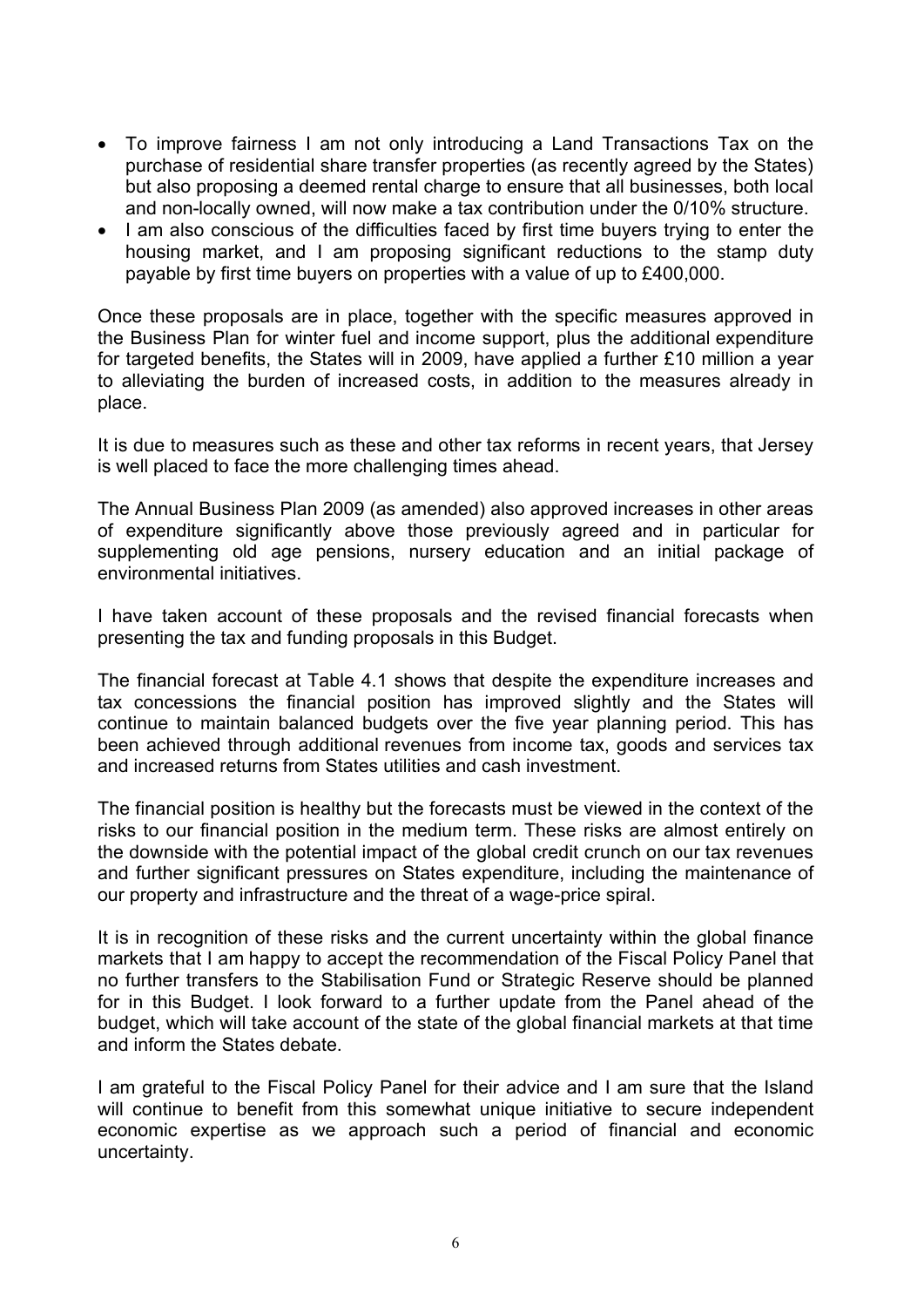In conclusion I should also like to record my appreciation for the support of the Council of Ministers in bringing together this Budget and following on from the recent Annual Business Plan. I should also like to thank the Comptroller of Income Tax, the Customs and Immigration Director responsible for revenue, the Economic Adviser, the Law Draftsman and a small but dedicated team of officers working under the aegis of the Treasurer of the States, without whom this Budget Statement could not have been produced in such a timely and efficient manner.

 $\frac{1}{\sqrt{2\pi}}$ 

**Senator Terry Le Sueur Minister for Treasury and Resources Contract Contract Contract Presenting Contract Presenting Contract Present**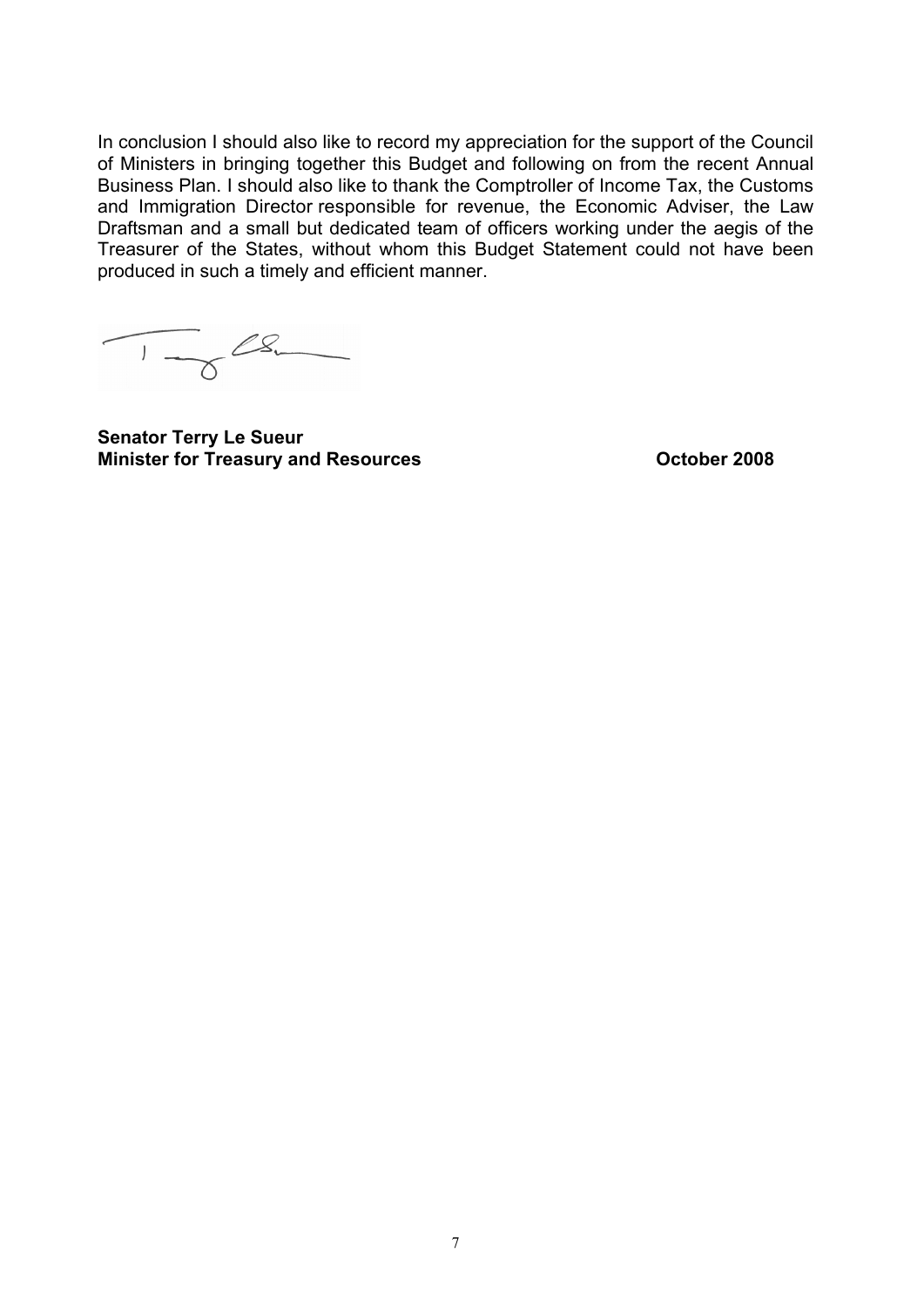## <span id="page-7-0"></span>**2. EXECUTIVE SUMMARY**

Key features of the 2009 Budget are as follows:

#### **Income Tax Proposals**

The Minister's income tax proposals in the 2009 Budget are to:

- Increase income tax exemption thresholds by 5% for 2009 to assist those on low to middle incomes affected by the significant rise in food and fuel prices.
- contributions into personal pension products. Provide a range of incentives to save for retirement including raising the level of pension contributions eligible for tax relief and recognising employer
- Extend child care tax relief to cover the employment of all nannies accredited to the Jersey Child Care Trust.
- Introduce a new Deemed Rental Charge (Blampied proposals) for non-finance non-Jersey companies as part of the provisions within the 0/10% corporate tax structure.
- Offer a discount for the electronic submission of tax returns from the year of assessment 2009.

In addition to these measures, the Minister will also progress the remaining measures in the agreed Fiscal Strategy:

- Implementation of the provisions for the 0/10% corporate tax structure.
- Consultation in 2009 on further options for a new environmental tax, required to provide revenues to support the longer-term environmental spending initiatives, as approved by the States in the Annual Business Plan 2009.

#### **Impôts Duty Proposals**

The Minister's impôts duty proposals are to:

- Defer the increase in Fuel Duty for 2009 as part of the package of measures being brought forward recognising the high cost of hydrocarbon fuels.
- Increase the duty on alcohol by 5.6% and tobacco duties by 6% representing:
	- $\circ$  49 pence on a litre of spirits;
	- $\circ$  6 pence on a bottle of wine;
	- $\circ$  1 penny on a pint of ordinary beer;
	- $\circ$  18 pence on a packet of 20 cigarettes.
- Review in 2009 the duty concession for marine pleasure craft in conjunction with the Economic Development department

#### **Proposals relating to Stamp Duty**

The Minister's main proposals relating to stamp duty are to:

- Remove all stamp duty for first-time buyers of properties upto £300,000 and introduce a discount for first-time purchases of between £300,000 and £400,000.
- Introduce the new Land Transactions Tax for residential property share transfer transactions in early 2009.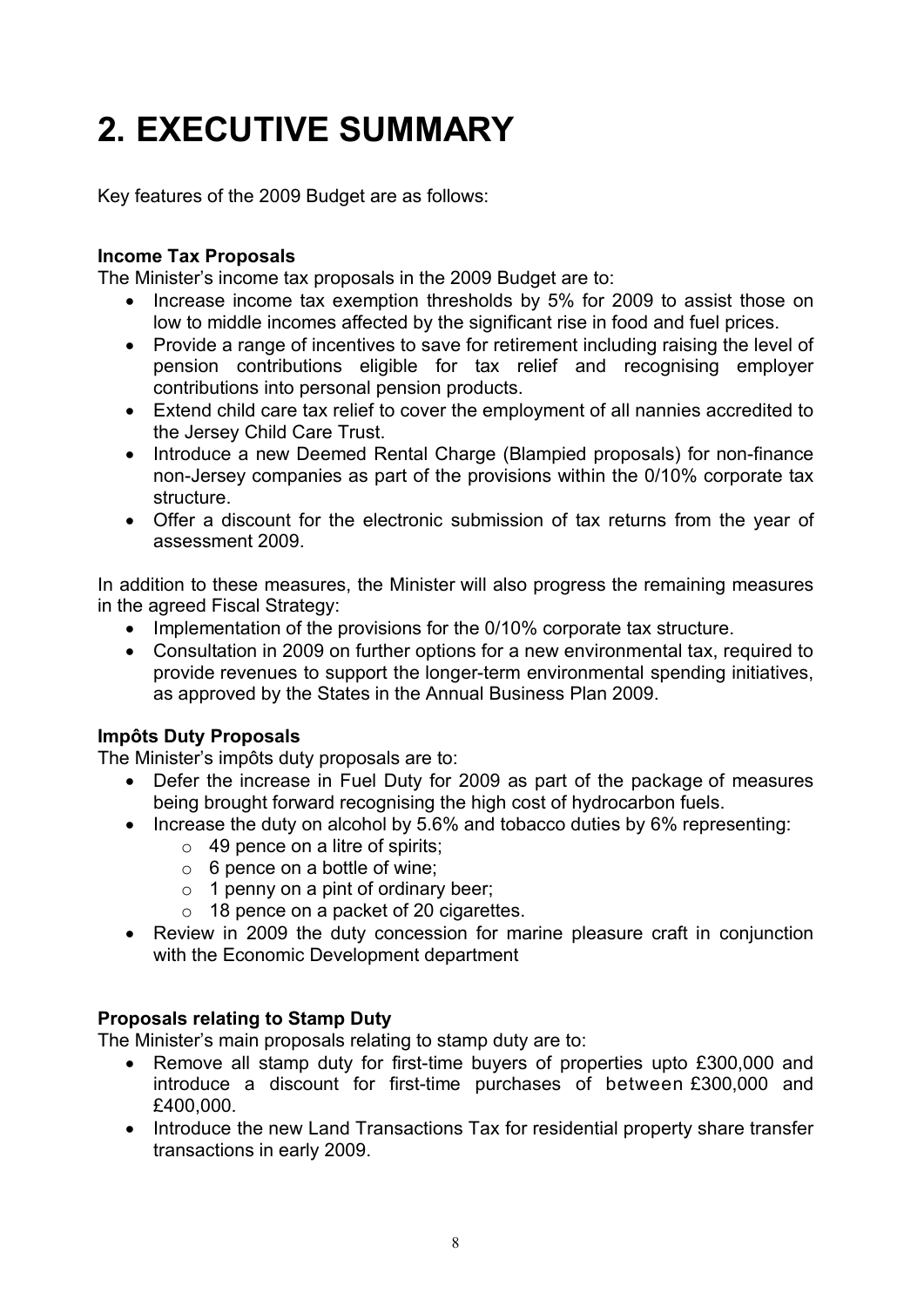- Carry out a consultation, during 2009, on the merits of any further changes to Stamp Duty, which will in particular include:
	- o the recommendation of the Corporate Services Scrutiny Panel to consult further on commercial property share transfer.
	- $\circ$  the level of duty on the registration of borrowings.
	- $\circ$  consideration of further bands of stamp duty for higher value properties.

#### **Financial Forecasts**

- The figures include the proposed package of tax and benefit measures to distribute £5.8 million to help those most affected by the significant rise in food and fuel costs.
- The forecasts also reflect the decisions made in the 2009 Annual Business Plan debate which increased States expenditure beyond the limits previously set.
- Notwithstanding these increases in expenditure the revised forecasts show a slight improvement to the financial position as lodged in the Annual Business Plan 2009.
- The improvements are in relation to income tax revenues driven by the 7% real economic growth in both 2006 and 2007 which has increased the 2008 and 2009 tax base. Alongside this economic growth personal tax revenues have shown significant increases, including those relating to the 20 means 20 proposals and further growth in the number of taxpayers.
- The forecasts also show the improved estimates of Goods and Services Tax and the assumed introduction of a new environment tax in 2010 as approved in principle in the Annual Business Plan debate.
- There are also increases within "Other Income" from the European Union Savings Directive Retention Tax and improved forecasts of dividends from the various States utilities.
- In contrast, the level of Stamp Duty has fallen significantly in the second half of 2008 reflecting the slowdown in the housing market and future forecasts have been adjusted downwards.
- *Whilst the forecasts show a slight improvement in the overall financial position the risks to the forecast are almost entirely on the downside, particularly with income tax revenues. The forecasts assume continued economic growth, based on the forecasts from the Fiscal Policy Panel report in September, albeit at much lower levels than in recent years.*
- *Should Jersey begin to experience significant effects of the global credit crunch then these forecasts would need to be revised downwards substantially.*

#### **Stabilisation Fund Transfer**

The Fiscal Policy Panel produced its first report in September and recommended that at this time no further transfers be made from the Consolidated Fund to the Stabilisation Fund as a provision against downturns in the economy. The Minister has accepted this recommendation. The Fiscal Policy Panel will be providing an update ahead of the Budget which will be able to take account of the changes in global financial markets and will be available to inform the budget debate.

#### **Consolidated Fund**

The balance on the Consolidated Fund is estimated to be £83 million at the end of 2009.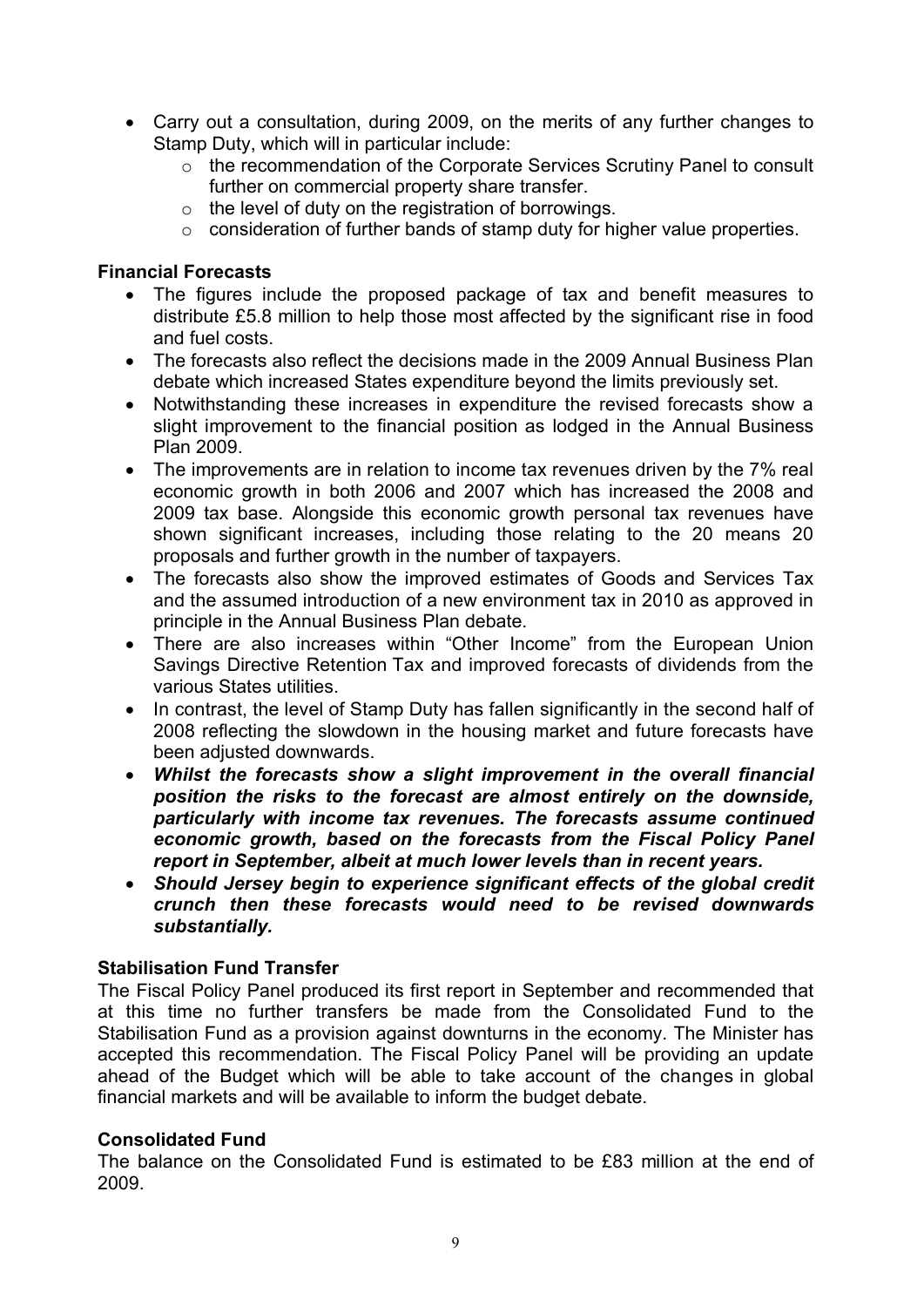## <span id="page-9-0"></span>**3. FISCAL FRAMEWORK**

The 2009 Budget has been prepared within the following fiscal framework:

#### **The Public Finances (Jersey) Law 2005**

The Public Finances Law requires the Minister for Treasury and Resources, before the start of a financial year, to bring forward to the States for debate a budget proposition including:-

- A statement of estimated tax and other income
- Any proposed borrowing requirements
- Any proposed transfers to or from the Strategic Reserve or Stabilisation Fund

The Minister is also required to propose the necessary amendments to tax legislation to give effect to the agreed proposals.

The Minister must not lodge proposals which would result in the Consolidated Fund being overdrawn in the budget year.

#### **Strategic Plan**

The agreed States strategic objective for public finances is that States income and expenditure will be in balance over the economic cycle, or five-year financial planning period.

#### **Fiscal Strategy**

The States fiscal strategy (P44/2005) is to implement a range of tax measures to substitute the loss of revenues arising from the move to a 0/10% corporate tax structure from 2009.

The majority of the proposals have been agreed and implemented in relation to:

- an Economic Growth Plan;
- the Income Tax Instalment Scheme (ITIS);
- '20 means 20' measures;
- a Goods and Services Tax at 3%;
- a new Income Support Scheme to protect those less well-off.

In addition, the States has approved the establishment of a Stabilisation Fund, a policy for the Strategic Reserve and the appointment of a Fiscal Policy Panel.

The panel's brief is to advise on Jersey's fiscal policy, and, in particular to recommend the appropriate movements between the Consolidated Fund, Strategic Reserve and Stabilisation Fund.

The proposals contained in the 2009 Budget are in accordance with the above framework. The financial forecast is for balanced budgets over the period 2009 to 2013 and also for a positive balance to be maintained on the Consolidated Fund.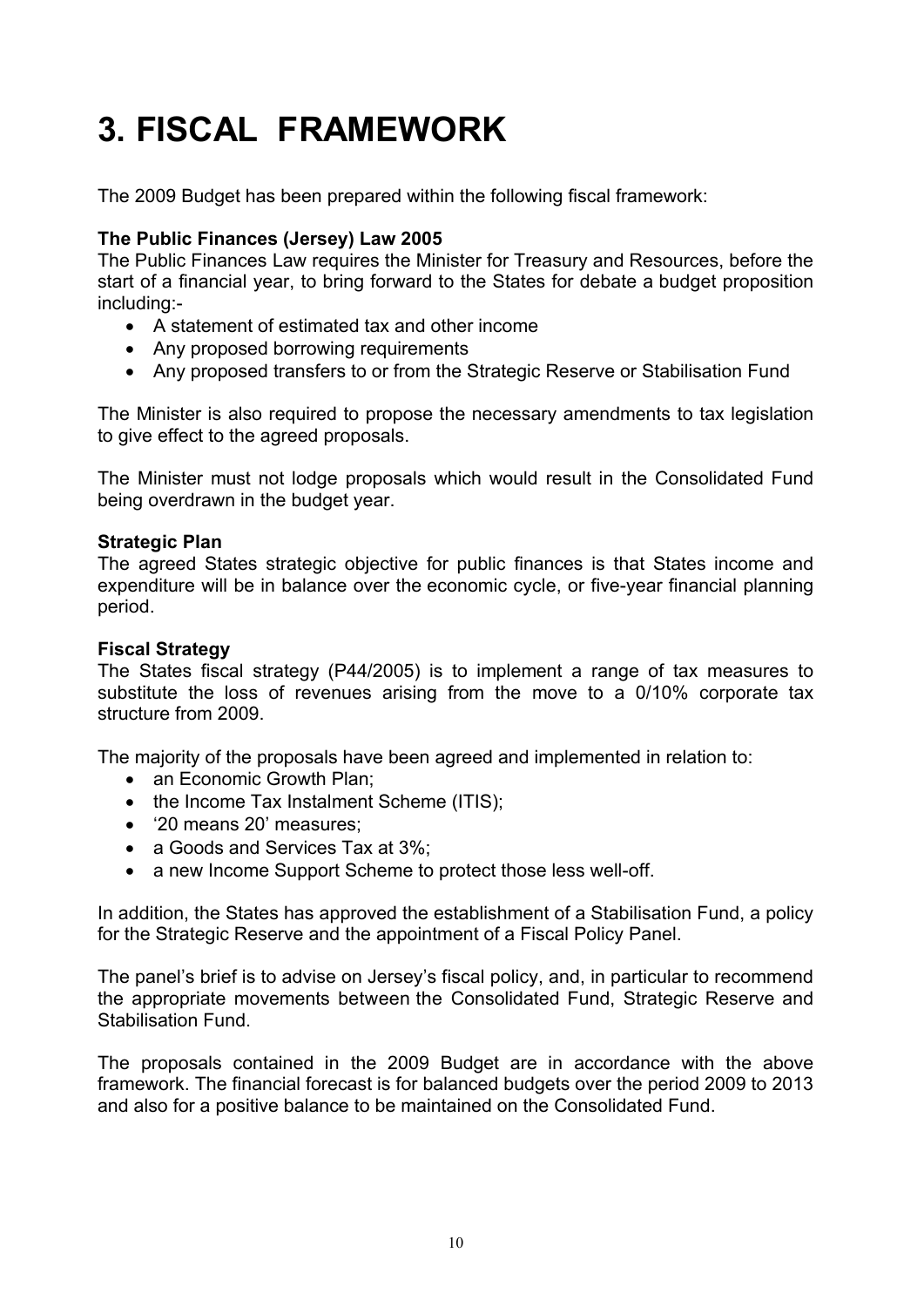The next 12 months will see the completion of the Fiscal Strategy with the implementation of the remaining 0/10% provisions and further consultation on environmental taxes.

Finally, the measures included in the 2009 Budget are consistent with the advice of the Fiscal Policy Panel and no transfers to or from the Stabilisation Fund or Strategic Reserve are proposed at this time.

Closer to the Budget the Fiscal Policy Panel will prepare a further update which will take account of the state of the global financial markets at that time and is intended to inform the States debate.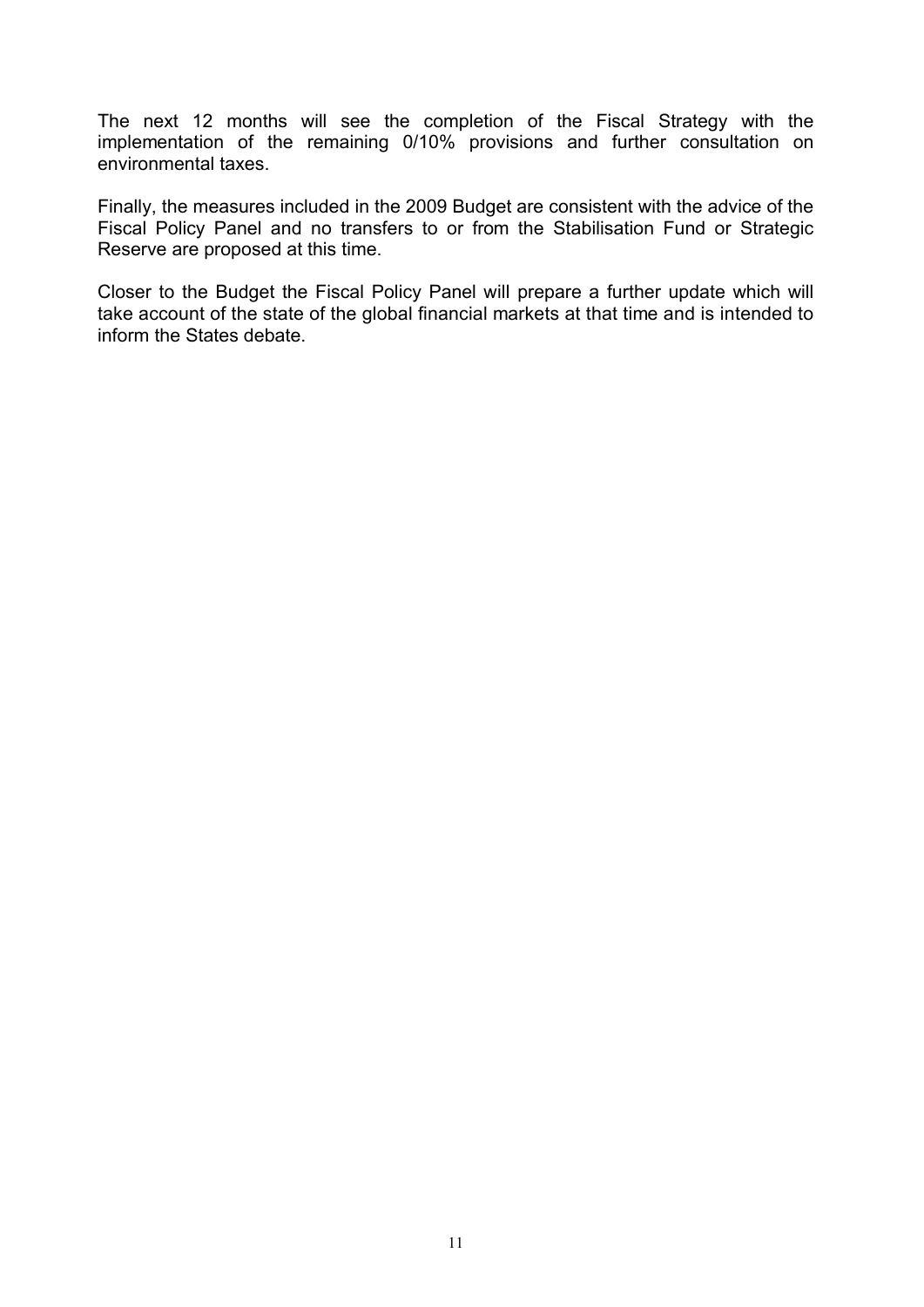### <span id="page-11-0"></span>**4. FINANCIAL FORECAST 2008 - 2013**

#### **Background**

The financial forecasts have traditionally been prepared three times a year and in 2008 have been revised at appropriate points to inform the preparation of the draft Annual Business Plan 2009 and this Budget Statement.

The forecast in the 2008 Budget showed an expected surplus of £58 million in 2008 increasing to £71 million in 2009 as GST was planned to be introduced ahead of the effect of the 0/10% corporate tax structure in 2010.

The forecast in the draft Annual Business Plan 2009 included the States decision in July 2008 to provide an additional capital expenditure allocation of £103 million to the new Energy from Waste Plant in 2008 resulting in a planned deficit of £43 million.

#### **Analysis of the Forecast**

Since the draft Annual Business Plan 2009 was lodged in July the States has considered and approved the expenditure proposals, including some significant amendments, and spending levels for 2009 and beyond have increased in the order of £10 million to £11 million per annum. The Minister for Treasury and Resources is also intending to bring forward an additional expenditure Report and Proposition alongside the Budget, as agreed by the States in P138/2008. This is a proposal to increase expenditure by a further £3.4 million for targeted benefits to assist those on low to middle incomes affected by the significant rise in food and fuel prices. The effect of these increases is included in the revised forecasts at Table 4.1.

The forecasts of States revenues have been reviewed since the preparation of the Business Plan in June and have identified a number of variations which are summarised as follows:

#### Income Tax

The forecasts for 2008 show an overall improvement in income tax revenues in the order of £10 million. The improvements in the tax base are driven by the 7% real economic growth in both 2006 and now 2007 and particularly a significant increase in personal tax revenues, including those from the 20 means 20 proposals and further growth in the number of taxpayers.

The Fiscal Policy Panel's recent report included assumptions about economic growth for the next few years. These assumptions coupled with the recent GVA/GNI data, which confirms continued high levels of real economic growth through 2007, have provided new information on which to base future tax forecasts. The forward forecasts therefore assume that low levels of economic growth will continue in Jersey over the forecast years. Clearly this will have to be regularly reviewed as new information becomes available and further economic assumptions are received from the Fiscal Policy Panel.

A proportion of the increase in tax revenues in future years is in relation to income tax companies and to this extent the effect on the level of the 0/10% deficit has been reviewed. Together with a further adjustment for the loss of Exempt Company fees the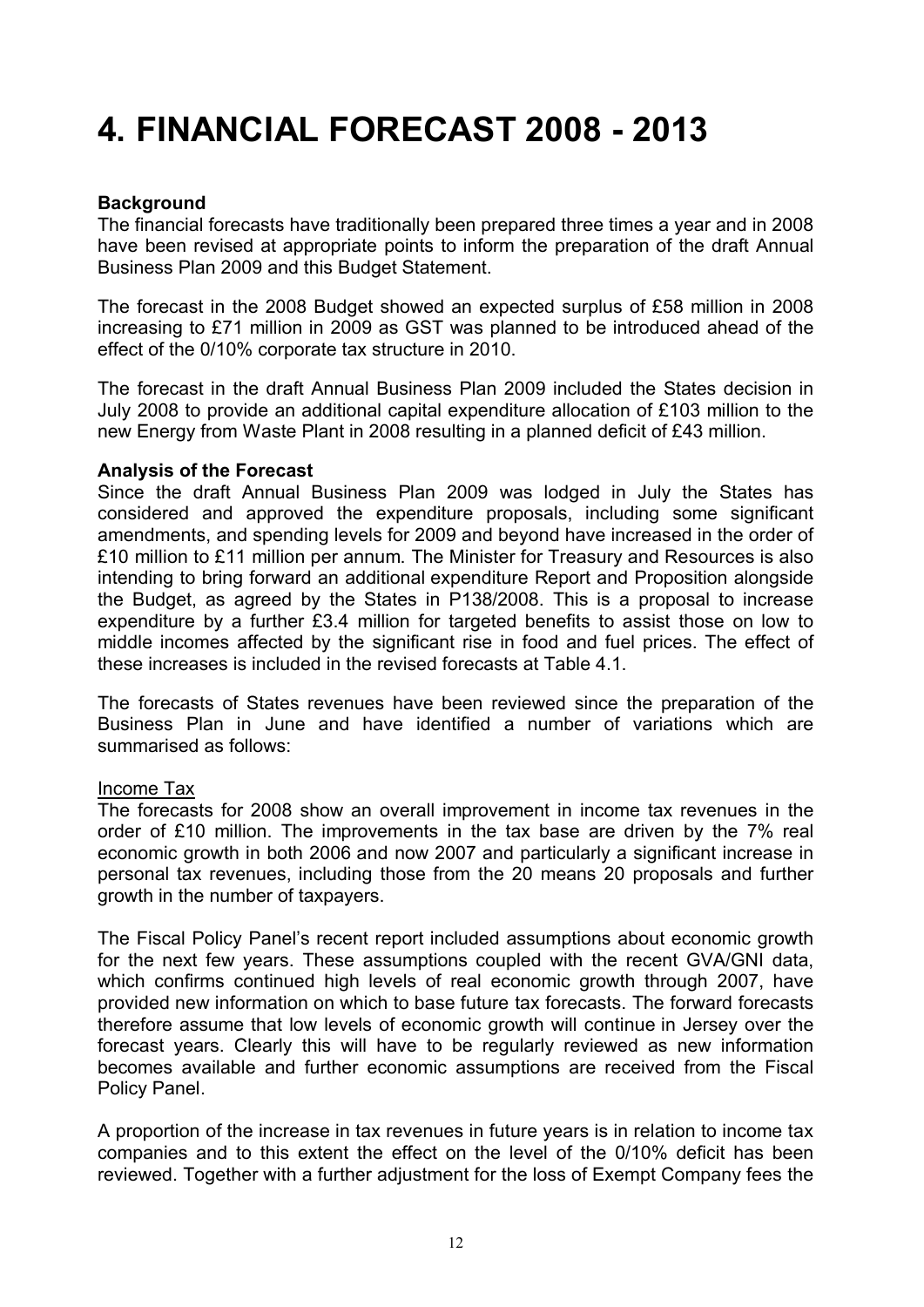range of the deficit has increased to between £99 million and £116 million and the midpoint of £108 million has been included in these forecasts.

The presentation of an improvement in income tax forecasts must however include significant caveats that the risks for both economic growth and tax revenues are almost entirely on the downside, given the recent turmoil in financial markets and increased likelihood of world-wide recession.

#### Goods and Services Tax

Following the first quarter's returns for GST a revised but still provisional estimate of the potential yield was produced. This has had to be based on incomplete data and could not fully reflect the levels of compliance. With these caveats a forecast between £49 million and £51 million was produced and the mid-point is included in the Budget forecasts. A further forecast should be possible early next year, once the 2008 outturn is known.

#### Impôts Duties

The most significant change has been the removal of Vehicle Registration Duty and to date no replacement environmental tax has been agreed. The result is that the yield for 2008 and 2009 will be reduced by over £4 million in each year.

However, the States has agreed that proposals for a new environment tax be consulted on during 2009, for introduction in 2010, and which would be required to fund future environmental spending initiatives at a level of £4 million to £5 million.

Otherwise the forecasts are largely unchanged and include the duty increases proposed for 2009 and an assumption that similar duty increases will be applied in future years.

#### Stamp Duty

The second half of 2008 has seen a significant fall in stamp duty revenue and assuming this trend continues in the short-term, then a decrease of up to £7 million is likely for the year.

It is unclear how the housing market will recover over the next 12 months but with a shortage of borrowing the market is unlikely to recover quickly so a significantly reduced forecast is proposed for 2009 and beyond.

The Minister's proposals to help first-time buyers will also reduce duty levels slightly and have some impact on the yield from the planned introduction of Land Transactions Tax for residential property share transfer transactions though as yet this is unclear.

#### Other Income

The forecast for 2008 is largely unchanged but there have been some significant improvements in certain revenue forecasts for future years.

The value of EUSD Retention Tax was expected to decrease over time as the level of tax increased and funds moved to other jurisdictions. This has not been the case and revenues have been maintained and even increased slightly at almost £9 million in 2008 and the forward forecasts revised accordingly.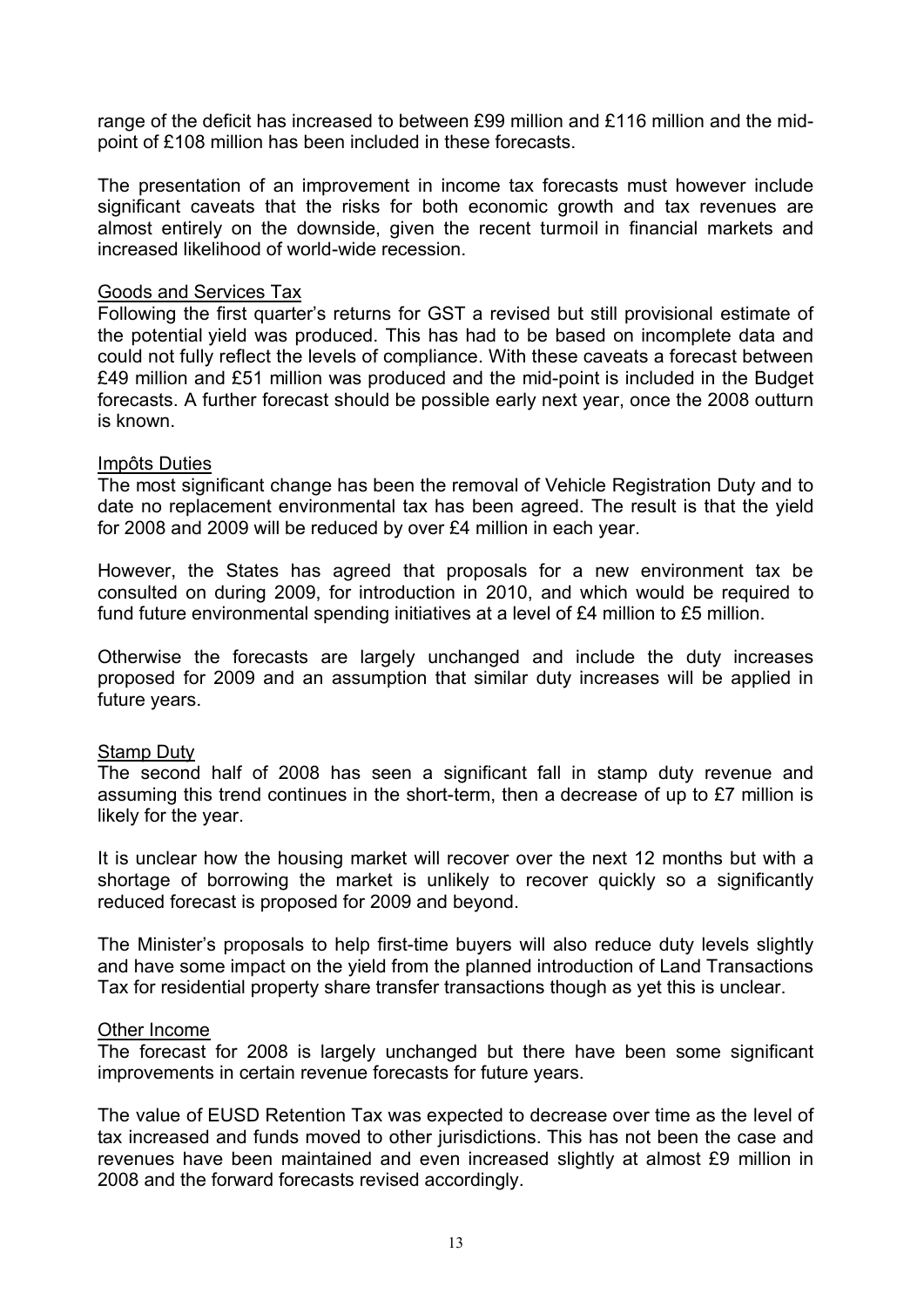The returns from the various States owned utilities are also forecast to improve based on their latest business models and the Minister's objective will continue to be to review the potential for improved returns from these investments.

The overall improvement in the financial position has also contributed to a small improvement in the forecast return on States cash balances over the forecast period.

#### **Summary**

The revised financial forecast at Table 4.1 shows that notwithstanding the amendments to increase States expenditure in the business plan there is still a small improvement on the forecasts produced in June, particularly in the forecast years. The forecast financial position over the five-year planning period remains balanced with no significant reductions forecast in the Consolidated Fund, which remains at a healthy level.

However, the achievement of the forecast financial position relies on States spending not increasing above the levels now approved and the Jersey economy continuing to show low levels of growth in what will be an uncertain global economy. In this context the views of the Fiscal Policy Panel are important in that they stress that most of the risks in relation to economic growth, tax revenues and from expenditure pressures are more likely to result in a deterioration of the forecast financial position rather an improvement.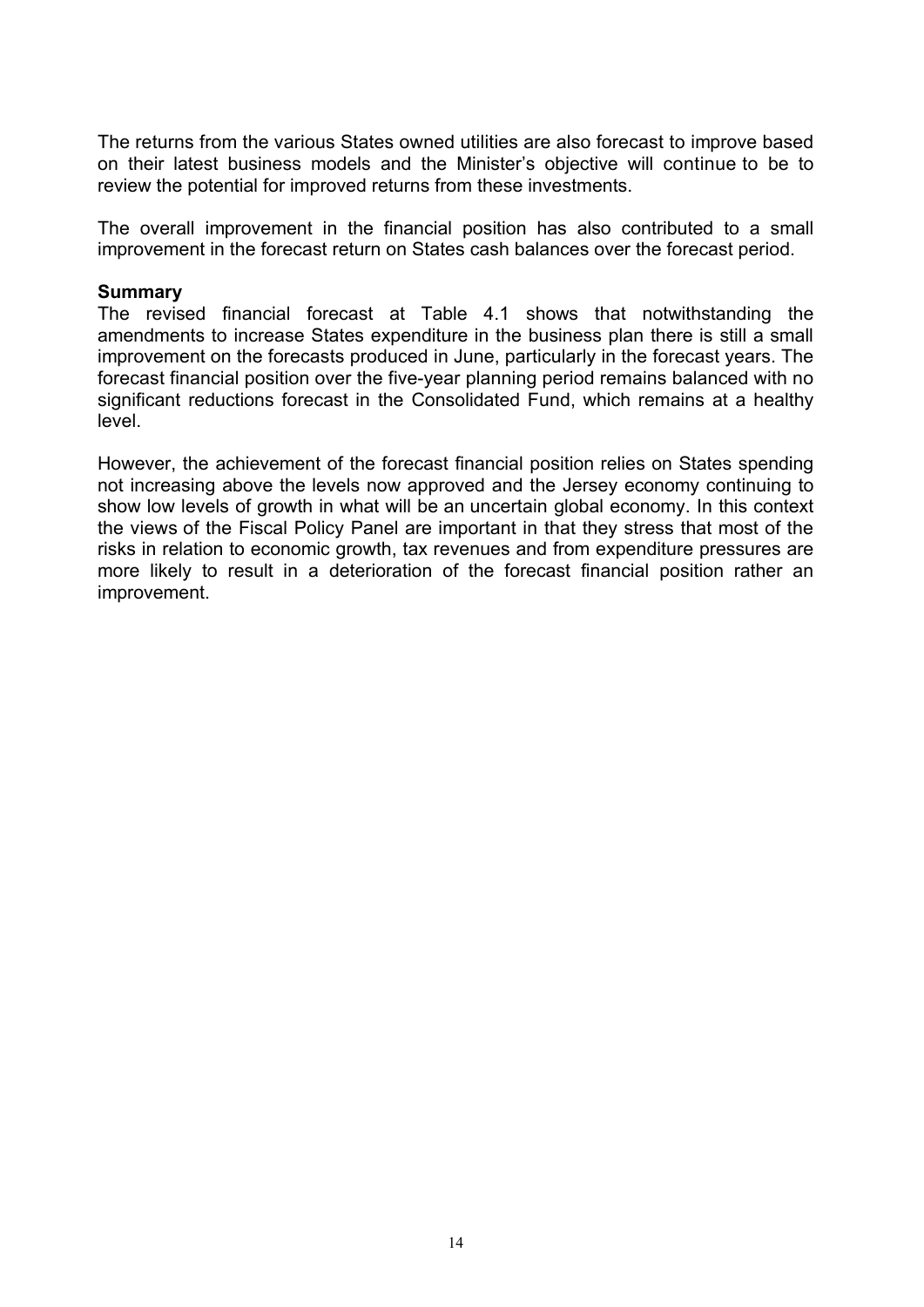| Probable        |                                                                     |             |             | <b>Forecasts</b> |             |              |
|-----------------|---------------------------------------------------------------------|-------------|-------------|------------------|-------------|--------------|
| 2008            |                                                                     | 2009        | 2010        | 2011             | 2012        | 2013         |
| £m              |                                                                     | £m          | £m          | £m               | £m          | £m           |
| 470             | <b>States Income</b><br>Income Tax<br>0/10% Corporate Tax Structure | 490<br>(12) | 505<br>(80) | 525<br>(88)      | 550<br>(96) | 570<br>(108) |
| 33              | Goods and Services Tax                                              | 50          | 51          | 53               | 54          | 55           |
| 50              | Impôts Duty<br>Proposed Environment Tax                             | 49          | 49<br>4     | 48<br>5          | 48<br>5     | 48<br>5      |
| 23              | Stamp Duty<br>Land Transaction Tax (Share Transfer)                 | 20<br>1     | 21<br>1     | 21<br>1          | 22<br>1     | 22<br>1      |
| 44              | Other Income                                                        | 41          | 40          | 38               | 36          | 33           |
| 10              | <b>Island Rate</b>                                                  | 11          | 11          | 11               | 11          | 12           |
| 630             | <b>States Income</b>                                                | 650         | 602         | 614              | 631         | 638          |
|                 | <b>States Expenditure</b>                                           |             |             |                  |             |              |
| 526             | Net Revenue Expenditure                                             | 546         | 563         | 581              | 598         | 616          |
| 143             | Net Capital Expenditure Allocation                                  | 38          | 40          | 37               | 35          | 16           |
| 669             | <b>Total States Net Expenditure</b>                                 | 584         | 603         | 618              | 633         | 632          |
| (39)            |                                                                     | 66          | (1)         | (4)              | (2)         | 6            |
|                 | Forecast Surplus/(Deficit) for the year                             |             |             |                  |             |              |
| (38)            | Transfer to Strategic Reserve<br>Transfer to Stabilisation Fund     |             |             |                  |             |              |
| 17 <sup>2</sup> | <b>Estimated Consolidated Fund balance</b>                          | 83          | 82          | 78               | 76          | 82           |
|                 |                                                                     |             |             |                  |             |              |

#### <span id="page-14-0"></span>**Table 4.1 Revised Financial Forecast (October 2008)**

#### *Assumptions:*

*There are a number of assumptions behind the Financial Forecast in Table 4.1. These are: Income Tax* 

- *The 2008 tax revenues are based on the latest tax assessments for earnings and profits in 2007.*
- *The forward forecasts are for the first time primarily based on the economic growth assumptions from the Fiscal Policy Panel in September and updated for the 2007 economic growth figures.*
- *The impact of the change to a corporate structure 0/10% has been reassessed in line with changes to corporate tax forecasts and has increased to a range of £99 million to £116 million between 2009 and 2013, and the mid-point of this range at £108 million is included in these forecasts.*
- *The forecasts include the effect of the budget proposals to increase exemptions limits by 5% in 2009 and also the effect of the proposals for a Deemed Rental Charge from 2009 year of assessment. Goods and Services Tax*
- *The revised forecast has been based on the figures from the first quarter returns and until more complete information is available these must be considered as only provisional. Impôts Duty*
- *The impact of the current budget proposals to increase tobacco and alcohol increases are included in the 2009 forecast.*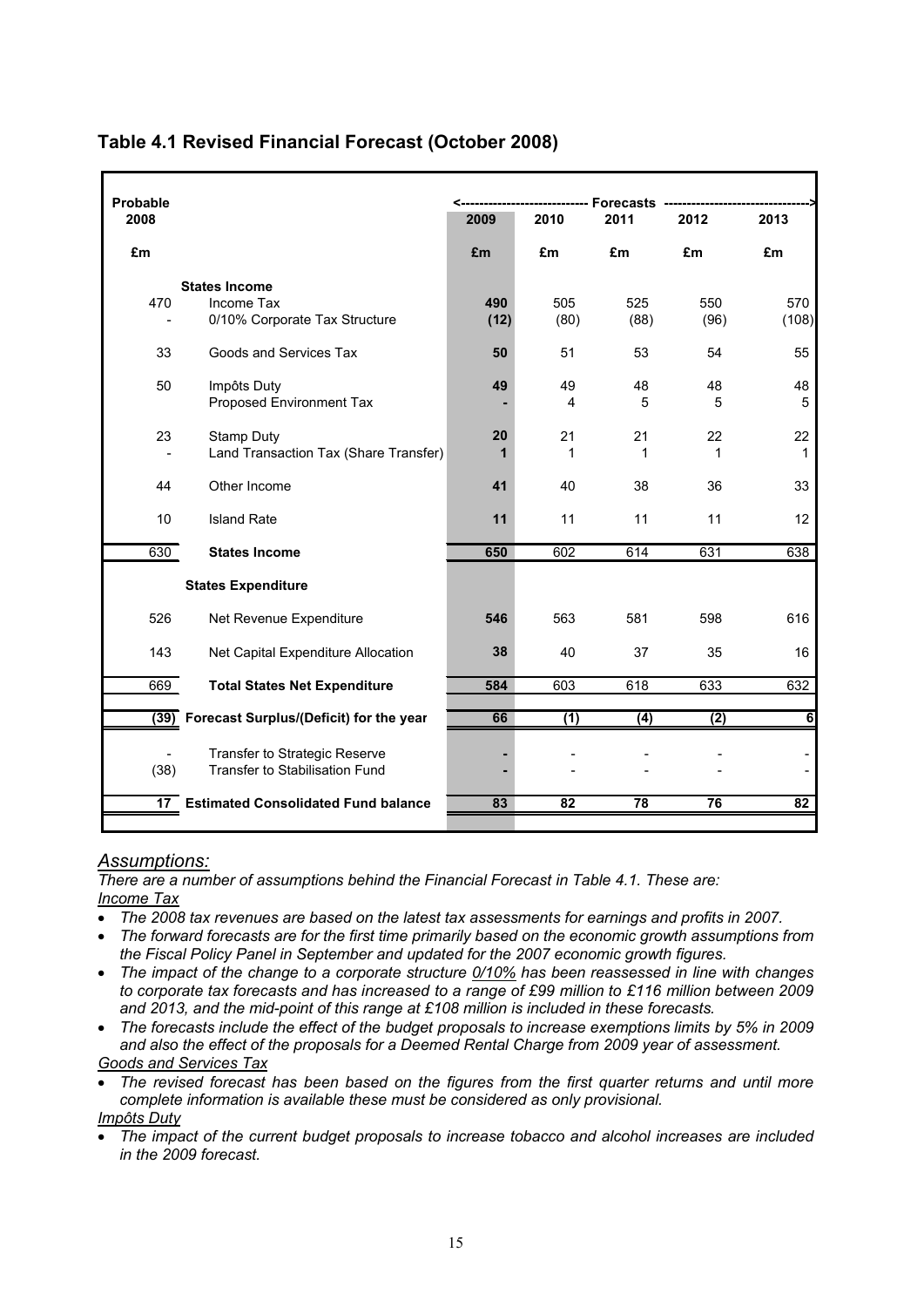- *The forward forecasts reflect the predicted trends in consumption, which include a drop off for some goods, but also include an assumption that there would be annual increases in duty at a level equivalent to the Island RPI.*
- *The proposals are in accordance with the currently agreed Alcohol and Tobacco Strategies.*
- *The forecasts assume that proposals for a new Environment Tax will be brought forward and introduced in 2010 at a level sufficient to fund the environmental spending initiatives*

#### *Stamp Duty*

- *The forecasts for 2008 assume the reduced activity in recent months will continue in the short term and for 2009 the shortage of borrowing is assumed to indicate that any recovery will be fairly slow.*
- *The estimated impact of the proposals to further increase the discounts to first-time buyers are included together with a best estimate of duty to be derived from the new Land Transactions Tax. Other Income*
- *Within the forecasts are components of other income that may both increase and decrease so a cautious appraisal has been made.*
- *The calculation of the return on cash balances assumes that the forecast financial position is delivered and that interest rates will fall slightly in line with economic projections.*
- *The return on the States investment in utilities is based on the business models provided.*
- *Island Rate*
- *The Island Rate will increase annually according to the Island RPI (March) as prescribed in the Rates Law and the proposed rate is reported annually to the States by the Comité de Connétables.*

#### *Total States Net Expenditure*

- *The forecasts for total States net expenditure represent the revenue and capital expenditure allocations agreed in the Annual Business Plan 2009 as amended.*
- *The forecasts include the additional expenditure allocation for environmental initiatives from 2010 on the assumption that the required environmental tax to raise the additional funding will be introduced.*
- *The forecasts also assume that the States will approve a proposition to be brought by the Minister for Treasury and Resources, alongside the Budget, to provide a £3.4 million increase in targeted benefits to help those affected by higher food and fuel prices.*

*Net Capital Expenditure Allocation* 

- *The allocations for the next five years have been reduced to reflect the fact that the EFW plant has been wholly funded in 2008.*
- The total capital allocations for 2010 2013 of £128 million allocation will need to be prioritised to *annual allocations of broadly £32 million p.a. in the next Business Plan*

#### *Revised Forecast Surplus/(Deficit)*

 *The figures can only be forecasts and are as accurate as the assumptions they are based on. Beyond 2009 the forecasts, in particular of States revenues, can only be considered to be indicative. This is particularly apparent given the current turmoil in global financial markets and the risks identified by the Fiscal Policy Panel.*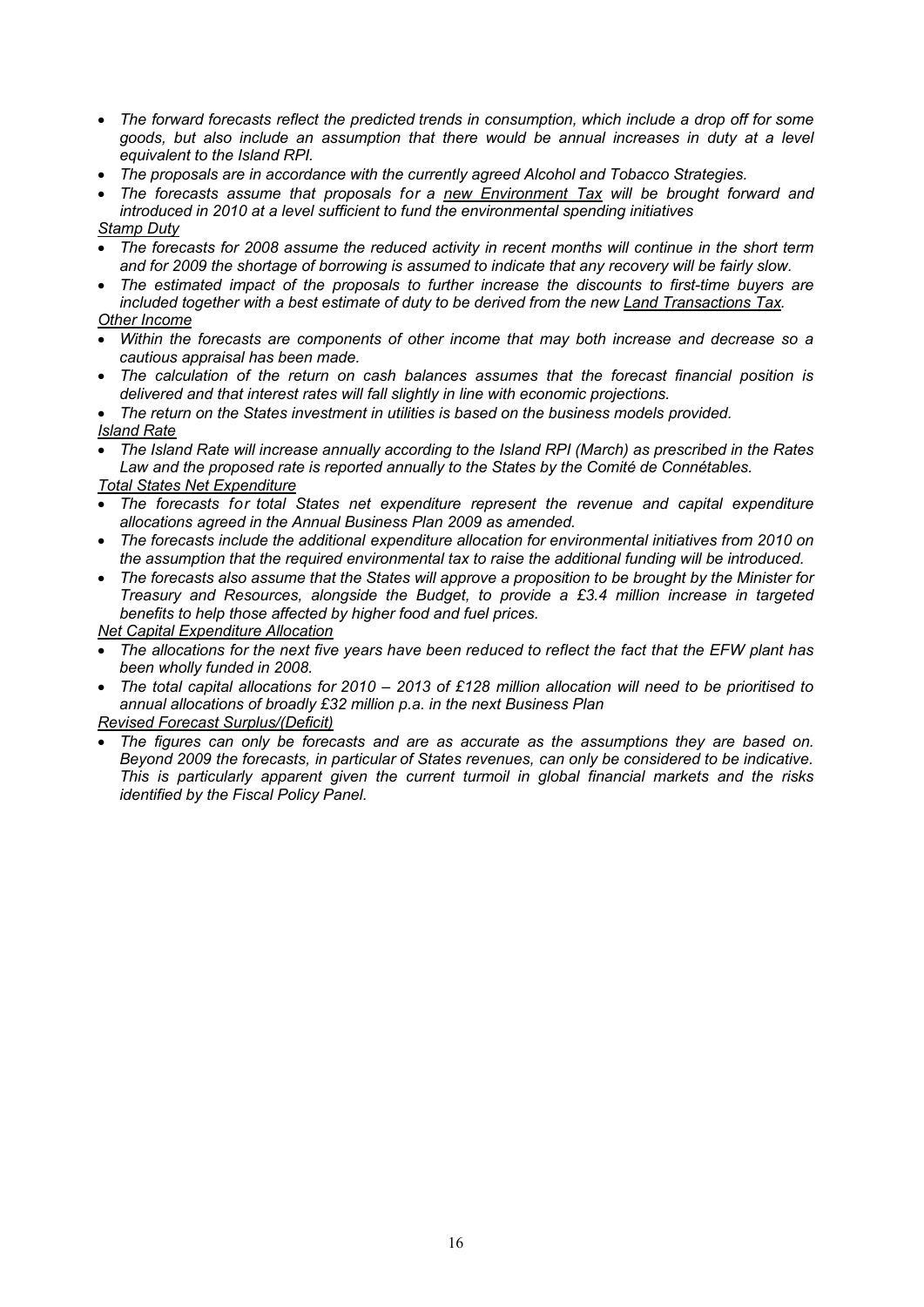## <span id="page-16-0"></span>**5. INCOME TAX PROPOSALS**

#### **Background**

Income tax revenues represent 75% of States income and these tax revenues remain relatively volatile as a high proportion is derived from tax on company profits. The States Fiscal Strategy has begun to broaden the tax base of the Island with the introduction of a new indirect tax in the form of a Goods and Service Tax. As well as mitigating some of the loss in revenues anticipated from the move to a competitive 0/10% corporate tax structure the change will also increase the stability of tax revenues.

The Fiscal Strategy proposals have also introduced new measures for personal income tax in the form of an Income Tax Instalment System (ITIS), the apportionment of allowances for new and ceasing resident as well as seasonal workers and the gradual withdrawal of certain tax allowances as part of the '20 means 20' measures. Together these measures have increased both the number of personal taxpayers and the level of personal tax paid by those on higher incomes. However, at the same time significant increases in the tax exemption thresholds have protected those on low to middle incomes from the full effect of these changes.

The 2009 Budget consolidates this position with the third year of the five year withdrawal of tax allowances, but offset by a further 5% increase in tax exemption thresholds.

#### **Detailed Proposals for 2009**

#### Further Increases in Income Tax Exemption Limits

In last year's Budget the States approved proposals to increase exemption limits by a total of 6.5% for 2008 and to increase 2009 exemption limits by 3% as part of the '20 means 20' measures.

The Minister is now proposing a further increase of 2% to a total of 5% for 2009. The proposal is part of a package of £5.8 million of tax and benefit measures being brought forward following a commitment by the States to protect those most in need from the impact of the current higher food and fuel prices.

The further increase in exemption limits will ensure that more taxpayers in the lower income range are kept out of the 'tax net'. The enhanced exemption limits will also ensure that those in the middle income range also gain.

#### Child care tax relief extension for nannies

Child care tax relief is currently available to those in the marginal band of tax (27%) if they pay a day nursery, a childminder and certain others. It is now proposed to extend this relief to those who employ and pay a qualified nanny who has met the strict criteria laid down by the Jersey Child Care Trust and who is accredited by the Trust.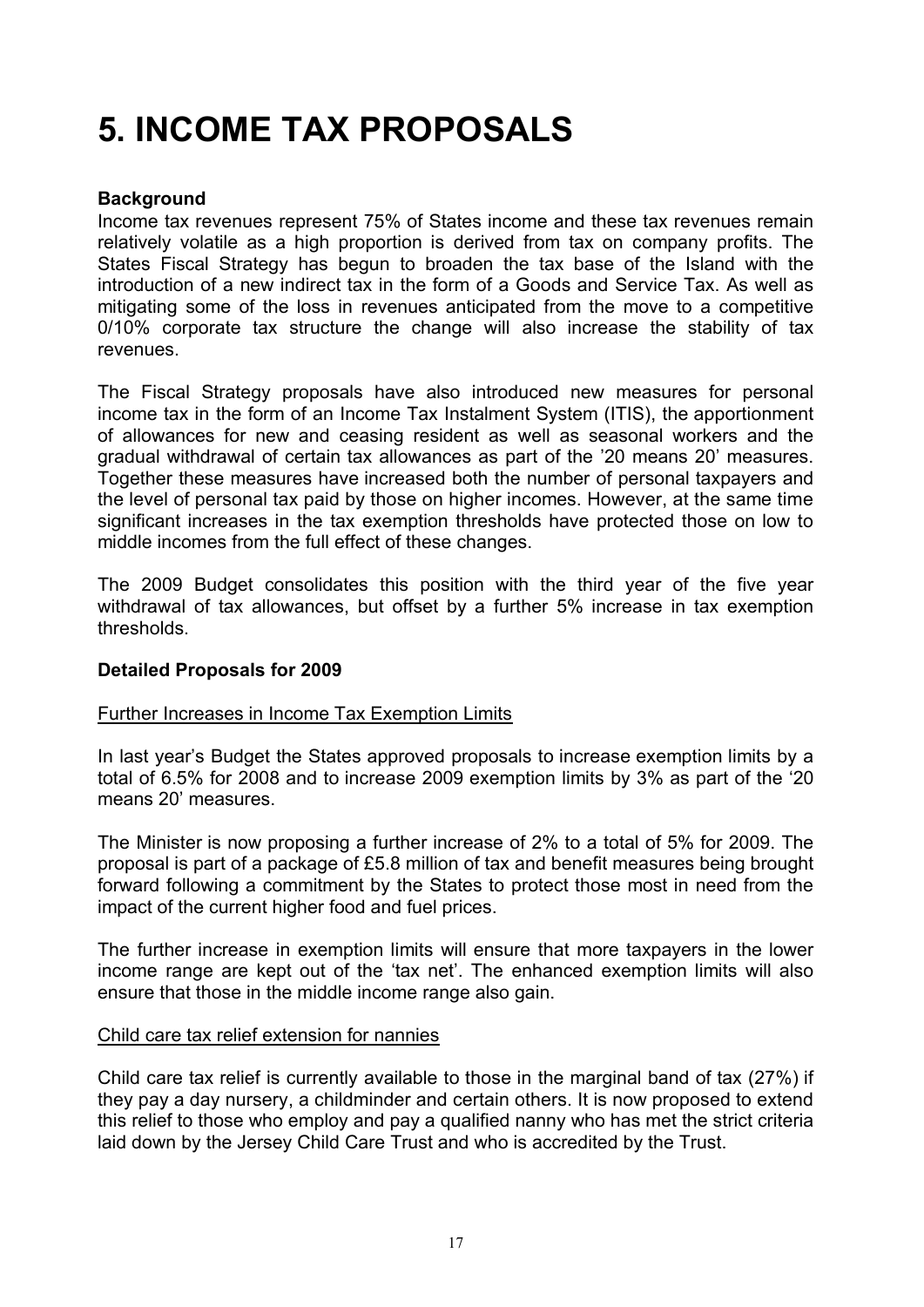#### Amendments to occupational and private pensions tax legislation

The Minister is bringing forward further incentives to save for retirement. The proposals increase the flexibility and choice in pensions provision, following on from the proposals last year in respect of a new pension trust vehicle.

This year's proposals include:

- raising the contribution levels attracting tax relief to make them comparable to other jurisdictions
- recognising employer contributions into personal pension products
- increasing the tax free lump sum available from the current 25% of the fund value to 30%
- allowing piecemeal exercise of the tax free lump sum once age 60 is attained, even whilst remaining in the same employment
- raising the full commutation for small funds to a more realistic level

#### Electronic Tax Returns

Following the proposal to introduce electronic tax returns in last year's Budget, the Minister is now bringing forward the necessary changes to the tax legislation. It is proposed that with effect from January, 2010, i.e., year of assessment 2009, that individual taxpayers will have the facility to file their Income Tax Returns electronically through the Income Tax Office electronic online facility currently being used for ITIS monthly payments from employers and retention tax payments from paying agents for the European Union Savings Directive Bilateral Agreements and also for GST. This will enable automatic self assessment and a credit of £20 is to be given against the tax bill. If there is no tax due there will be no such credit. Those who use a professional agent to submit their Tax returns will not get this £20 credit.

Detailed guidance notes will be available for those who wish to use this new service and it is expected that self assessment will be available from January 2010 for year of assessment 2009. A robust system of random checks will be employed to ensure compliance. There will be no additional resource cost for this new service as it will be possible to introduce it within the current operational budget of the Income Tax Office.

#### Charities and non profit organisations

 extended to associations and bodies formed for the following purposes: So as to bring administrative and legal certainty to both the Income Tax and the Goods and Services Tax Laws, it is now proposed that a common exemption from tax be

- Advancement of education
- Relief of poverty
- Furtherance of religion
- Purposes beneficial to the community as a whole
- Non profit organisations established for an artistic or cultural purpose and which are also either wholly or mainly supported by the States of Jersey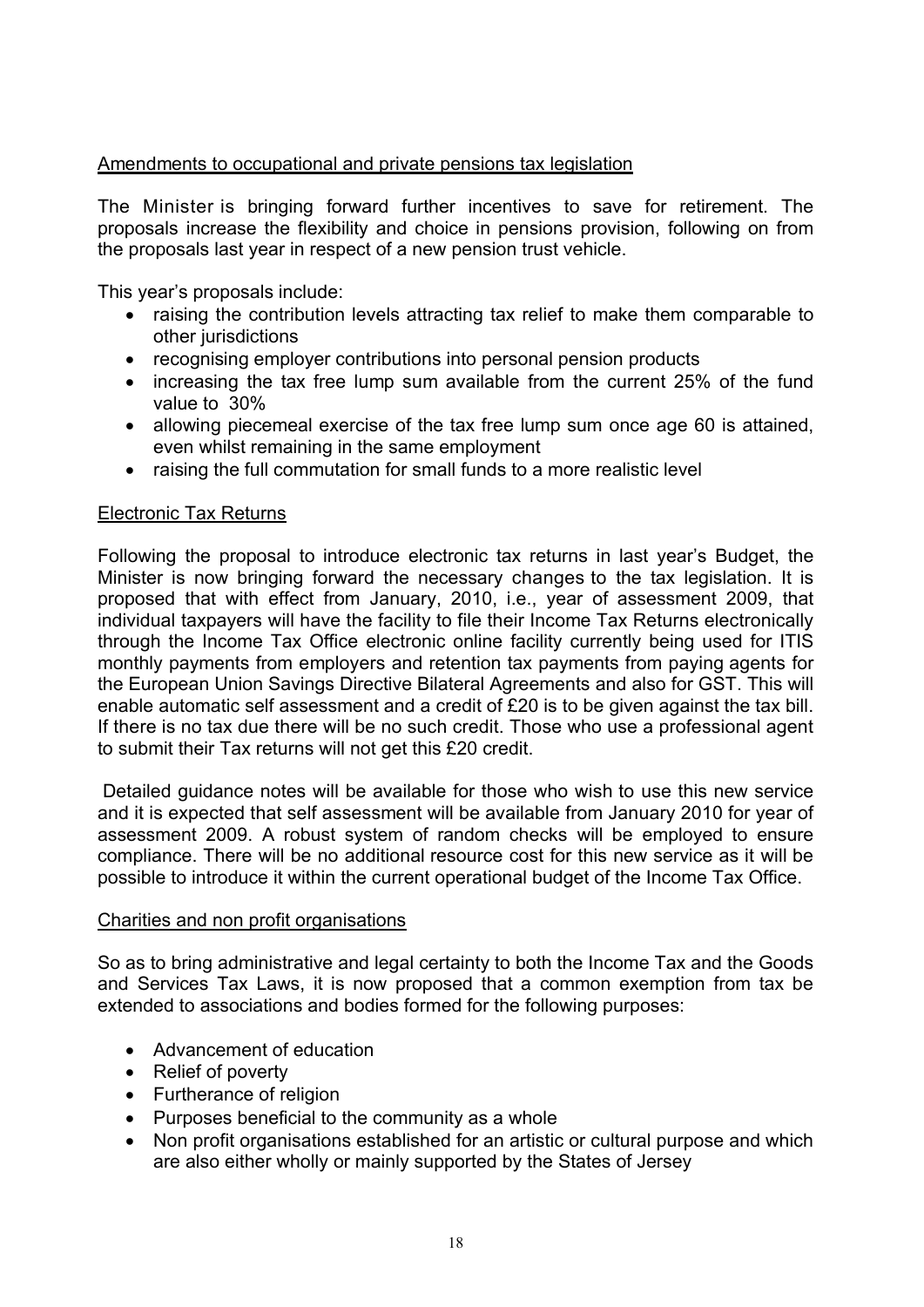#### Amendments to the Income Tax Instalment System

It is proposed that all taxpayers who are now on the current year basis of assessment, i.e., a 'new taxpayer', no longer revert to the preceding year basis after a transitional period of 7 years, as the current Article 41H provides for. It was originally thought that not to allow this would be a breach of Human Rights, but it is now thought that putting 'new taxpayers' on the current year basis, where they pay their current year's tax in the current year, on to a previous year basis would be irresponsible as it (a) puts them into tax arrears, by law, and, also, (b) that tax is unlikely to be lost if they leave Jersey permanently whilst on the current year basis but that it would be possible to evade their final year of residency tax bill by absconding with an outstanding tax debt if on the previous year basis. What this change also means is that, in due course, every single taxpayer in Jersey will be on a current year basis. Currently, some 11,000 taxpayers, seasonal and permanent, are already in this position.

#### Deemed rental charge (Blampied proposals)

It is proposed that a new deemed rental charge be introduced to ensure that nonfinance non-Jersey owned companies, who will have a 0% rate of tax under the new zero/ten corporate tax provisions, make a suitable contribution to corporate tax revenues in Jersey. This will entail a new charge under Schedule A based on the market value rental that would be received by the corporate owner of a property in Jersey if it was let out on the open market. This new provision is estimated to raise in the order of £4 million

#### Profits from furnished lettings and lodging houses to be taxed under Schedule A

There is an inequity between the tax treatment of shareholders of companies with profits from furnished lettings and lodging income. Whilst a resident company with letting furnished income and lodging income will have the individual Jersey resident subject to Jersey tax under the 0/10% attribution provisions, there is no such charge on the non-resident beneficial owner of a company with the same sources of income. Additionally, all that the non resident beneficial owner of a company subject to the Schedule A provisions at 20% has to do to avoid that tax charge is to add some furniture and thereby, convert his treatment for tax from Schedule A at 20% to Schedule D Case 6 and liability to the 0% rate.

It is now proposed, to remove this loophole, and to provide that all profits from furnished lettings and lodging houses are all taxed under the Schedule A provisions.

#### Penalties for fraud and neglect equalised as between the Income Tax and Goods and Services Tax Laws

The Comptroller of Income Tax is responsible for administering both the Income Tax Law and the newly introduced Goods and Services Tax Law. The introduction of the latter has brought to light a number of disparities which are inappropriate, i.e., differing fines and penalties for what can be considered similar offences, and which may lead some to believe an offence against the Income Tax Law is not as serious as one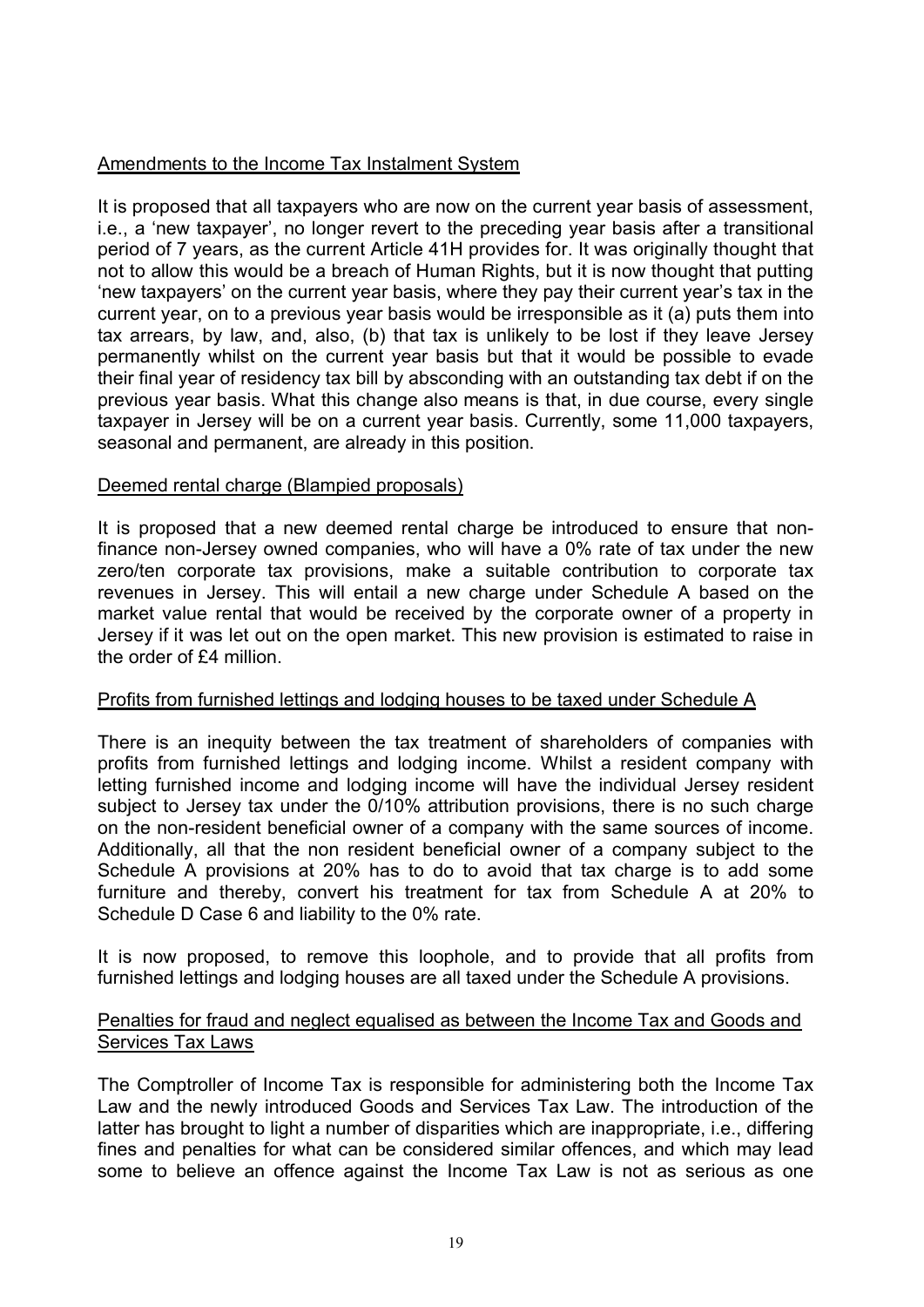against the Goods and Services Tax Law. It is proposed that penalties for fraud and neglect now be equalised between both Laws.

#### Prevention of non resident from claiming repayment of Jersey tax on dividends except by way of a non resident relief claim

It is proposed that Article 118B of the Income Tax Law be amended so that nonresidents cannot automatically claim all of the tax suffered by them on dividends received from a Jersey company paying tax at either 10% or 20%.

#### Payments made for corrupt or other criminal purposes

It is proposed that all expenditure incurred for a corrupt or criminal purpose, whether in Jersey or elsewhere, is disallowed for all Jersey tax purposes.

#### **Exemptions and Allowances**

**Exemptions** 

It is proposed that Income Tax Exemption limits will increase by 5% for 2009.

#### Table 5.1 **Exemption Thresholds for Year of Assessment 2008 and 2009**

| <b>Exemptions and Allowances</b> | Year of<br>Assessment<br>2008 | Year of<br><b>Assessment</b><br>2009 |
|----------------------------------|-------------------------------|--------------------------------------|
| <b>Exemptions</b>                |                               |                                      |
| - Single Person                  | £12,040                       | £12,650                              |
| - Single Person (aged 63+)       | £13,430                       | £14,110                              |
| - Married Couple                 | £19,310                       | £20,280                              |
| - Married Couple (aged 63+)      | £22,110                       | £23,220                              |

#### Allowances

The allowances for year of assessment 2008 and 2009, as proposed under the '20 Means 20' measures, are shown in Table 6.2 for illustrative purposes. This illustrates that for taxpayers affected by the '20 means 20' measures the allowances reduce by one fifth each year starting from year of assessment 2007 through to year of assessment 2011. However, for the purposes of assessment of taxpayers under the 27% marginal rate, all tax allowances remain unchanged.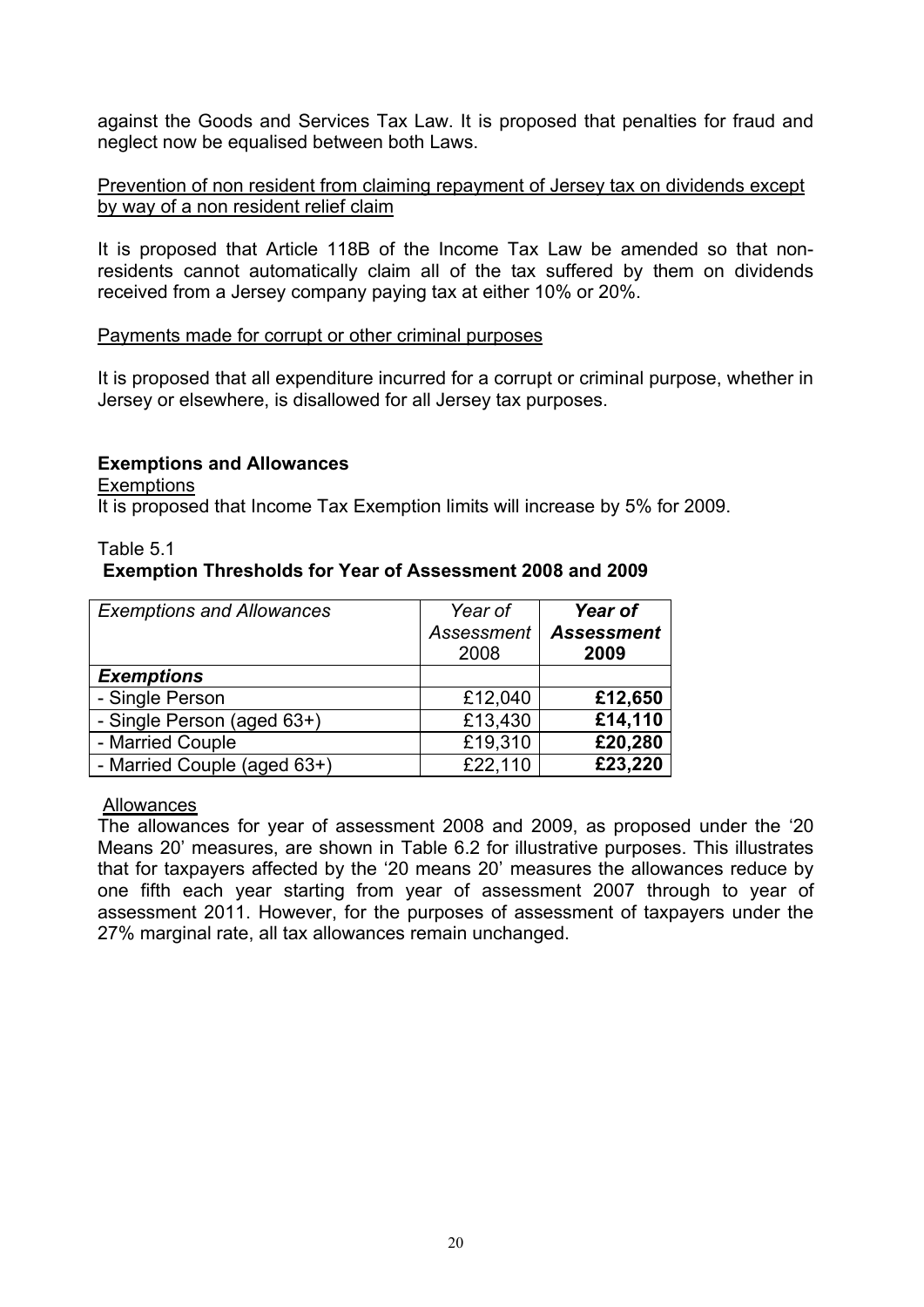| Table 5.2 |                                                          |
|-----------|----------------------------------------------------------|
|           | Proposed Allowances for Year of Assessment 2008 and 2009 |

| Allowances                   | Year of<br>Assessment<br>2008<br>(at Marginal | Year of<br>Assessment<br>2008<br>(at Standard | Year of<br><b>Assessment</b><br>2009<br>(at Marginal | Year of<br><b>Assessment</b><br>2009<br>(at Standard |
|------------------------------|-----------------------------------------------|-----------------------------------------------|------------------------------------------------------|------------------------------------------------------|
|                              | 27% rate)                                     | 20% rate)                                     | 27% rate)                                            | 20% rate)                                            |
|                              |                                               |                                               |                                                      |                                                      |
| - Single Person              | N/A                                           | £1,560                                        | N/A                                                  | £1,040                                               |
| - Married Person             | N/A                                           | £3,120                                        | N/A                                                  | £2,080                                               |
| - Earned Income (max)        | N/A                                           | £2,040                                        | N/A                                                  | £1,360                                               |
| - Wife's Earned Income (max) | £4,500                                        | £2,700                                        | £4,500                                               | £1,800                                               |
| - Child Allowance            | £3,000                                        | £3,000                                        | £3,000                                               | £3,000                                               |
| - Child Allowance (higher    | £6,000                                        | £6,000                                        | £6,000                                               | £6,000                                               |
| education)                   |                                               |                                               |                                                      |                                                      |
| - Additional Allowance*      | £4,500                                        | £4,500                                        | £4,500                                               | £4,500                                               |

*\*for people with single-handed responsibility for children* 

#### **TAX FACTS**

The following **Tax Facts** provide an illustration of the existing personal tax structure and also provide relative comparisons against other jurisdictions.

The tax threshold, i.e. the point above which an individual starts to pay income tax, is determined by the individual's personal circumstances. For example, a married couple, who are both working and have two children (one at university) paying mortgage interest of £7,500, do not become liable to income tax in 2008 until their income exceeds £40,310. For 2009 this would increase to **£41,280** under the current proposals, calculated as follows:

|                                 | 2008    | 2009    |
|---------------------------------|---------|---------|
| <b>Married Couple Exemption</b> | £19,310 | £20,280 |
| Wife's Earned Income (max)      | £4,500  | £4,500  |
| <b>Child Allowance</b>          | £3,000  | £3,000  |
| Child Allowance (higher)        | £6,000  | £6,000  |
| Mortgage Interest               | £7,500  | £7,500  |
|                                 | £40,310 | £41,280 |

#### **Comparisons**

The historically generous tax thresholds in Jersey mean that despite the freezing of most allowances and exemptions for several years, many Islanders still pay less tax than in most neighbouring territories.

The **income tax payable by a married couple** in 2008 with a joint income of £40,000, without children or a mortgage, is as follows:

| Isle of Man    | £2,334 |
|----------------|--------|
| <b>Jersey</b>  | £4,690 |
| Guernsey       | £4,700 |
| United Kingdom | £6,393 |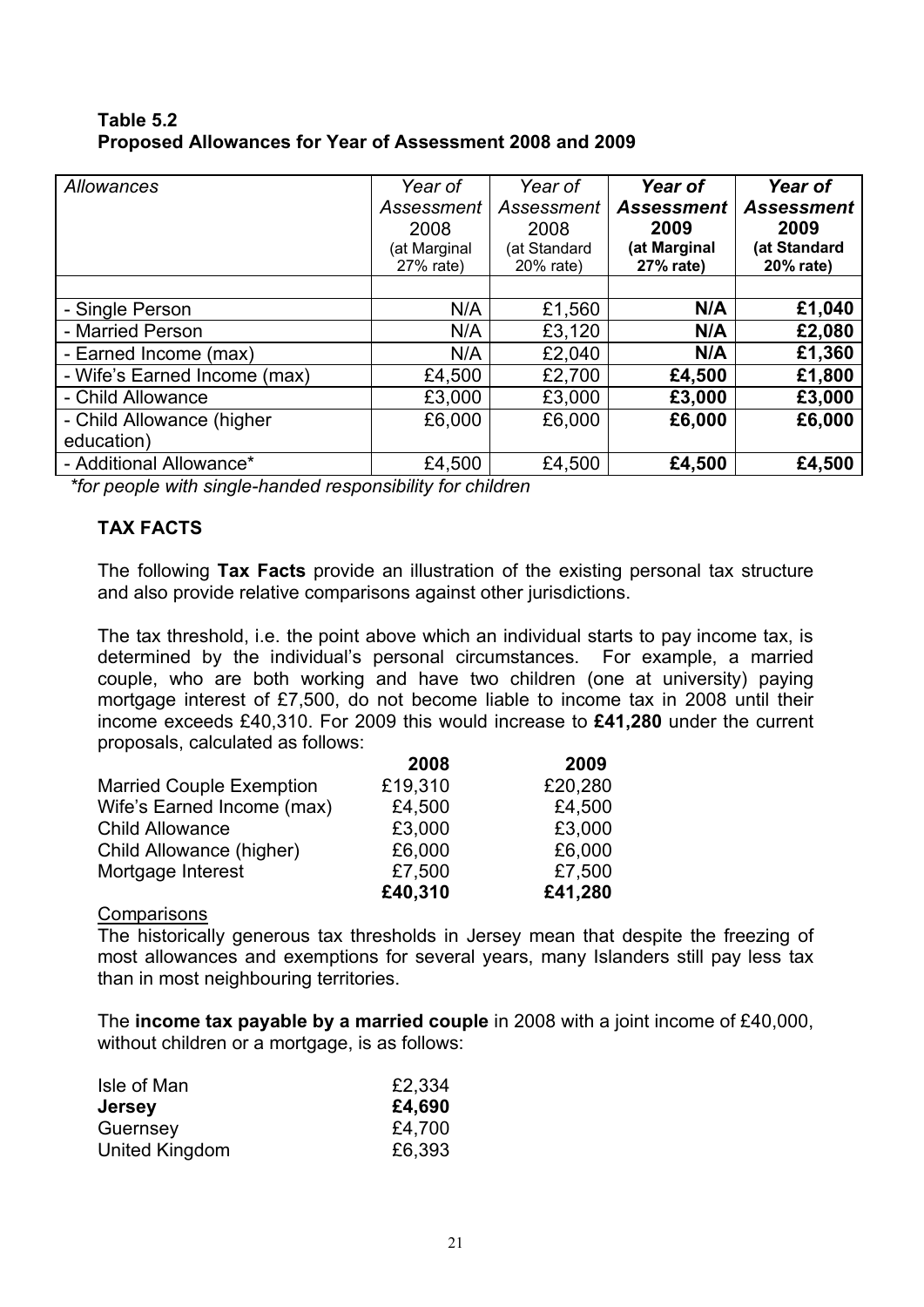The **income tax payable by a married pensioner** in 2008 (aged 63+) with an income of £20,000, without a mortgage, is as follows:

| <b>Jersey</b>  | <b>ENIL</b> |
|----------------|-------------|
| Guernsey       | £100        |
| Isle of Man    | £230        |
| United Kingdom | £1,843      |

The figures in respect of the Isle of Man reflect the fact that a significant proportion of its tax revenues are generated from a rate of 17.5% VAT rather than from Income Tax.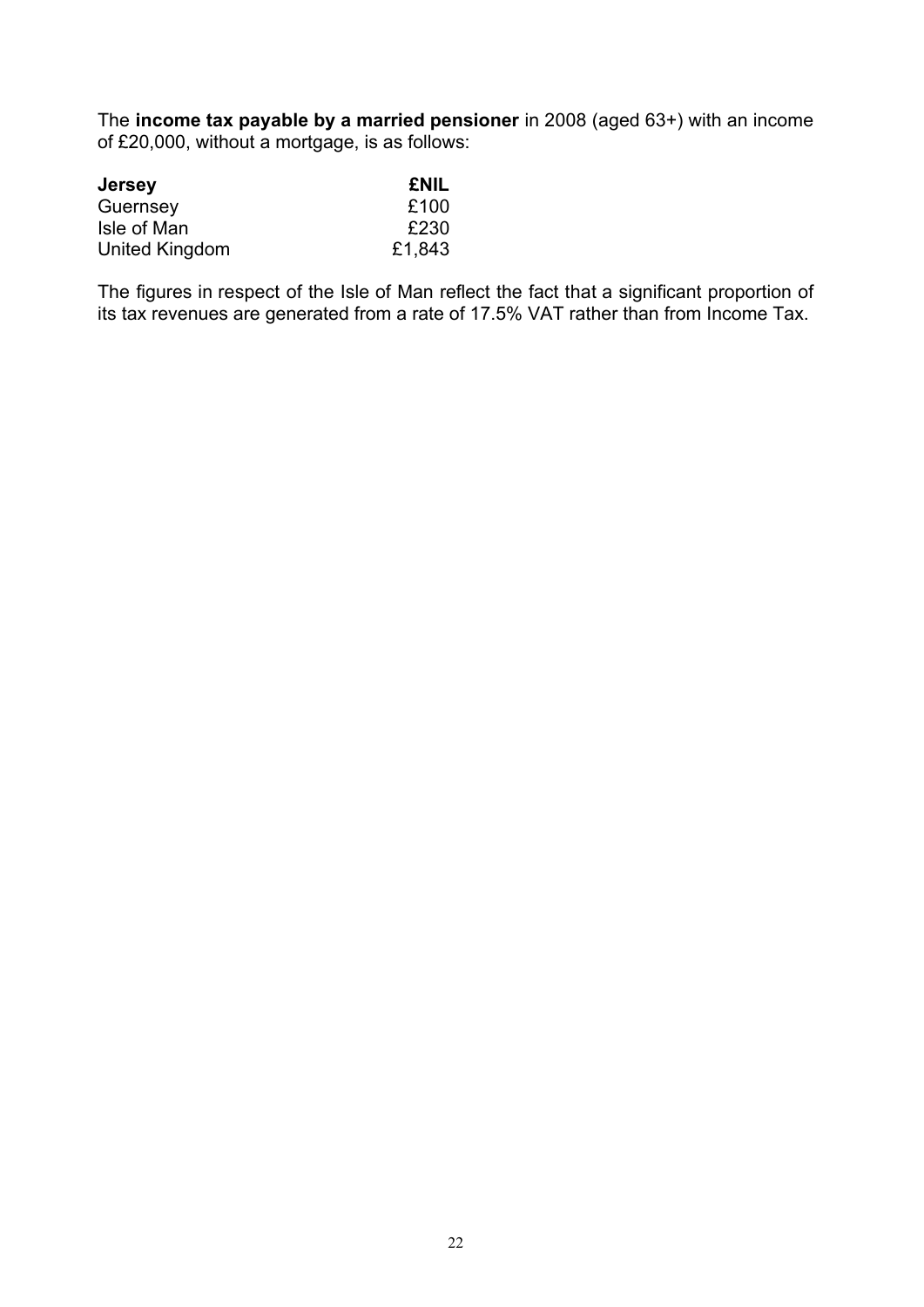# <span id="page-22-0"></span>**6**. **IMPÔTS DUTY PROPOSALS**

#### **Background**

The most significant change in the last year has been the withdrawal of Vehicle Registration Duty (VRD). The Minister had committed to removing this duty in advance of the introduction of the new Goods and Service Tax (GST) in May this year. At this time a proposal for a more environmentally targeted vehicle tax was brought to the States in the form of a Vehicle Emissions Duty (VED). However, the States decided not to introduce the new VED proposals and instead requested that progress be made towards a package of environmental tax and spend initiatives.

The Council of Ministers proposed such a package in the draft Annual Business Plan 2009 in September, but following an amendment the initial spending initiatives were agreed but the proposal for a low level VED was rejected.

Further consultation will now take place in 2009 to identify a preferred environmental tax which will be required to fund further spending initiatives from 2010.

#### **Proposals for 2009**

It should also be noted that the long-term trend of revenue from impôts duty is declining, which reflects the balance between the objectives of the twin Health strategies to reduce consumption and that of raising additional revenue from increasing impôts duties. Consequently, annual increases in duty, broadly in line with inflation, are fundamental to maintain the current level of revenues in the future.

The Minister is continuing the policy of including the proposed duty increases in the Budget Statement ahead of Budget Day, and the proposals for 2009 are indicated in Table 6.1.

The Minister continues with this consistent policy in relation to increases in duty, and importers now expect increases at budget time and make any decision regarding extra stocks accordingly.

As it is now customary it is proposed that this year's increases in duty will not take effect until midnight on 31<sup>st</sup> December 2008.

#### **Alcohol**

The Alcohol Strategy for Jersey was adopted by the States in 2004. One of the Strategy's aims is to reduce consumption, and price increases are identified as a potential tool. At the same time it recognises that there is a need to ensure that duty increases do not have a negative impact on the Island's economy, in particular local producers and the hospitality industry.

To inform his decision the Minister consulted with the Health and Social Services Department and the Economic Development Department.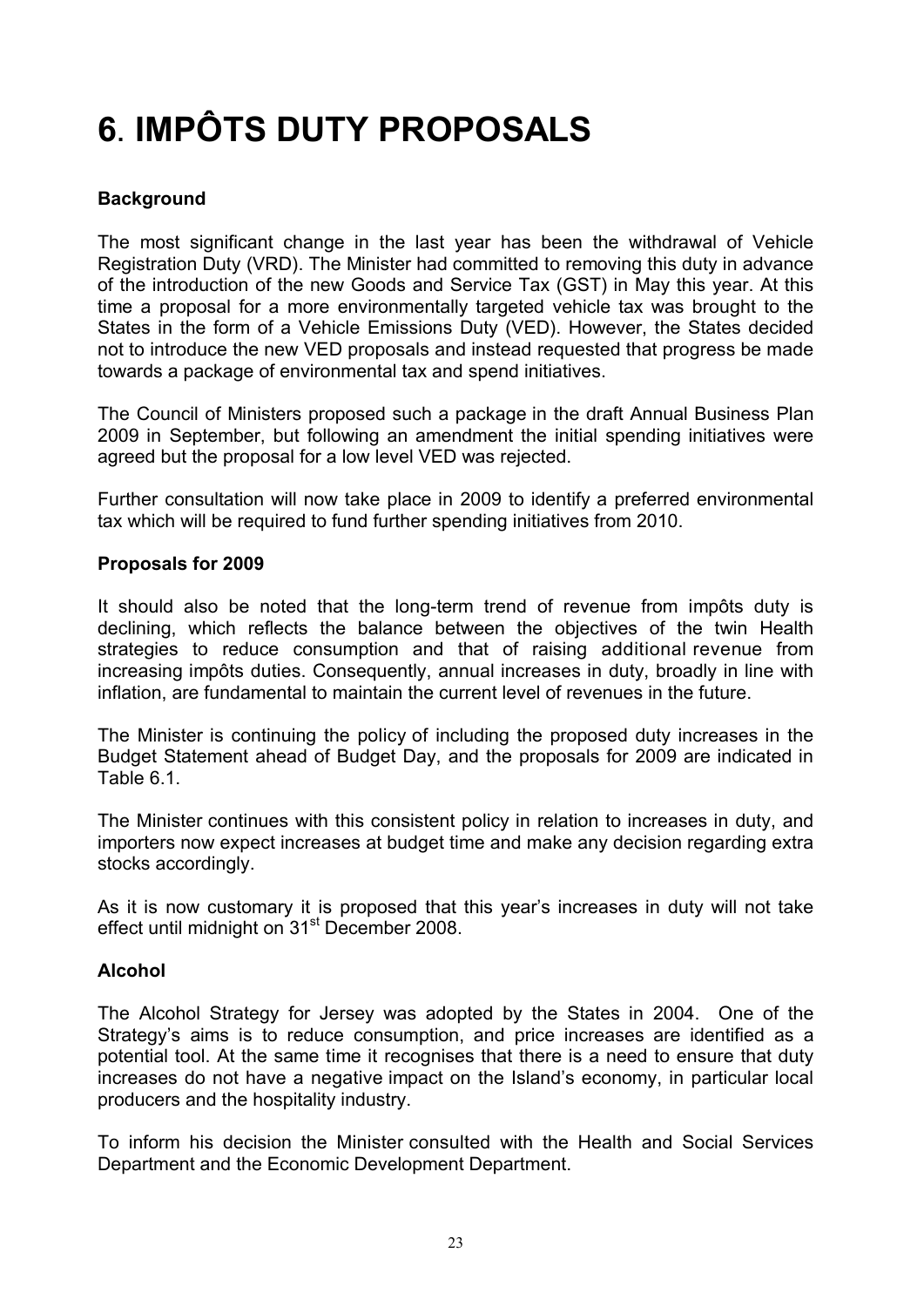The Health and Social Services Department consider that as Jersey has one of the highest recorded consumption rates of alcohol per litre per head and it is their stated strategic aim to reduce consumption and therefore reduce related harm, the level of duty on all alcohol should be raised above the rate of inflation.

The States Economics Unit consider that a modest increase in the region of 5% is unlikely to work against the Island's economic interests and may in fact work in its favour as a moderate increase will not significantly harm the hospitality industry or local beverage producers and should serve to raise money for the States.

The Minister has taken note of the aims of the Alcohol Strategy and the comments from Health and the Economics Unit and believes that for 2009 the correct basis for the duty increases should be the increase in the Retail Price Index. At the time of writing the most recent RPI figure was for June 2008 which showed an increase of 5.6%.

Accordingly the Minister proposes that the duty on alcoholic beverages should rise by 5.6%

The percentage increase on the retail price would be significantly lower than the duty increases. The current differentials between duty and retail price can be seen in Table 6.3

#### **Tobacco**

The policy of increasing duty on tobacco at a level above the cost of living is being continued. The 'Tobacco Strategy for Jersey' has as an objective; "to ensure that the cost of tobacco products increases annually over and above the level of inflation". The proposed new duty rates are 6% higher than the current rates, and are thus above the assumed inflation rate of 5.6%. This is consistent with the Minister's policy, as while the short-term effect is a small increase in the Retail Price Index, in the medium to long-term increases in indirect taxation reduce inflationary pressures.

The increase in tobacco duty is intended to discourage consumption and the Health and Social Services Department believe that the policy is having success.

Undoubtedly the high cost of tobacco is playing an important part in reducing consumption but there is also evidence to show that locals and tourists are increasingly turning to duty free sources for their tobacco supplies. The Customs and Immigration Service are monitoring this activity and personal importations in excess of the allowance continue to be detected. There is however no evidence or intelligence to suggest that there has been a marked increase in passengers evading Impôts duty by exceeding their statutory allowances or that commercial quantities of cigarettes are being smuggled into the Island.

#### **Fuel**

The Minister continues to consider all issues regarding the duty on fuel and in particular the need to address both the current high worldwide price of hydrocarbon oil and also the high margins which appear to exist in the retail price of fuel in Jersey. In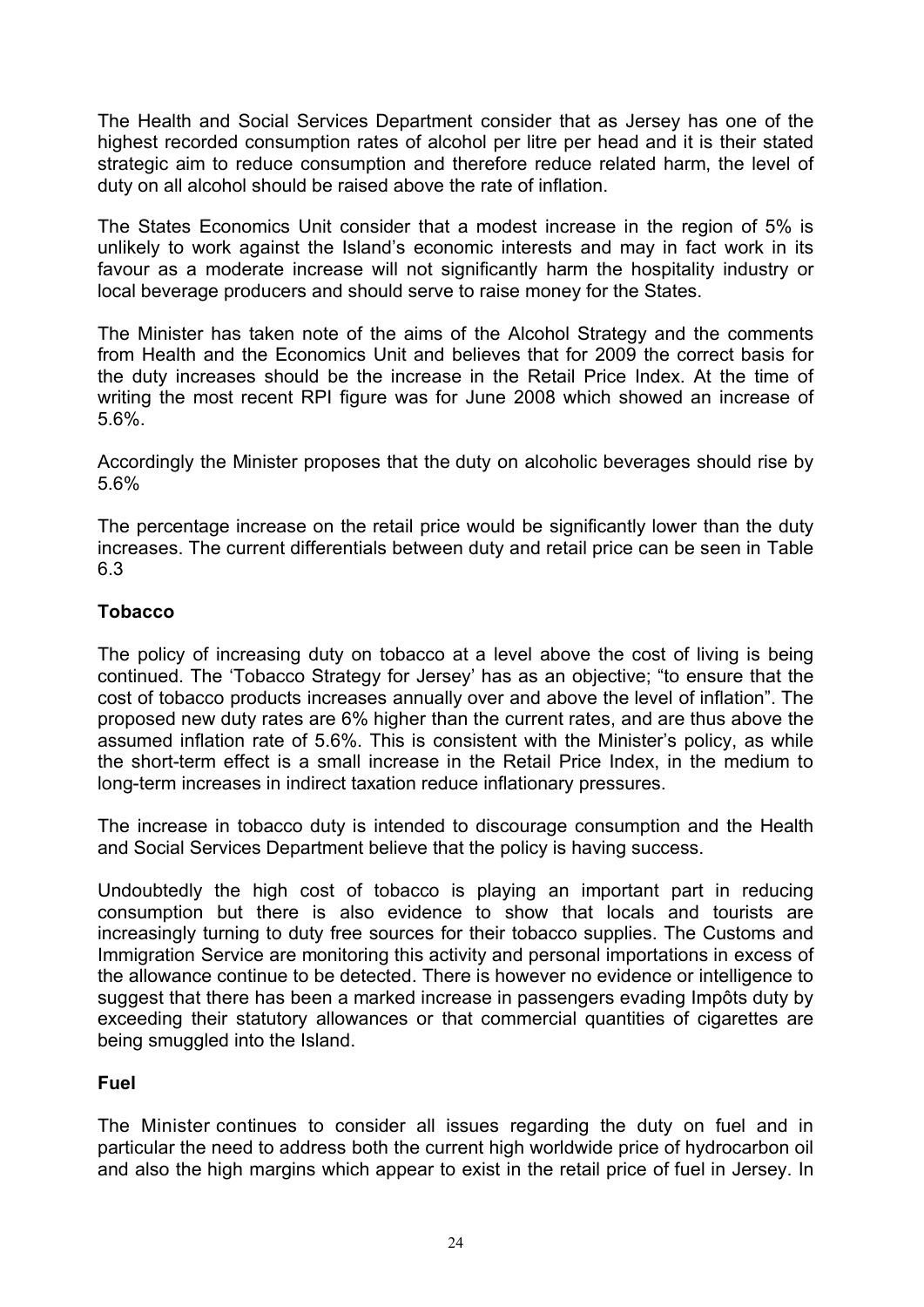this Budget, alongside a package of measures being brought forward by the Council of Ministers, **the Minister proposes to defer an increase in the rate of duty on fuel** by maintaining current duty rates for 2009.

The Minister for Treasury and Resources will continue to monitor the global price of hydrocarbon oil and review the appropriate duty rates accordingly over the coming year.

The Minister remains keen to pursue, together with the Economic Development Minister, the issue of high price margins in monopoly markets. There still appears to be significant scope to encourage competition to reduce the retail price of fuel in Jersey as can be seen by the relative margins within the retail price between Jersey and the UK in Table 6.2. The Minister will continue to support the work of the Economic Development department to pursue initiatives to encourage and increase competition.

#### **Marine Fuel**

There is no impôts duty imposed on hydrocarbon oil used for the propulsion of marine vessels. This relief is subject to certain conditions imposed by the Agent of the Impôts (the Head of the Customs and Immigration Service).

In 2006 the Minister wished to explore the issues concerning the application of Impôts duty to fuel used by marine pleasure craft. In order to inform any decision as to whether there should be a proposal to include the duty in that year's budget the States of Jersey Customs and Immigration Service conducted a public consultation.

The consultation attracted both local and national media attention with news items in the local press and UK boating publications. It was also the subject of discussion forums on the internet and public meetings.

It was clear that there were wider economic implications to the withdrawal of the marine fuel duty rebate and the Minister decided at that time that there would be no proposals for the withdrawal of the duty concession for marine pleasure craft.

The Minister believes it now appropriate to re-examine this duty concession, particularly relative to other competitor jurisdictions, and in 2009 this issue will be the subject of discussions with the new Minister for Economic Development in the context of the promotion of the marine leisure industry.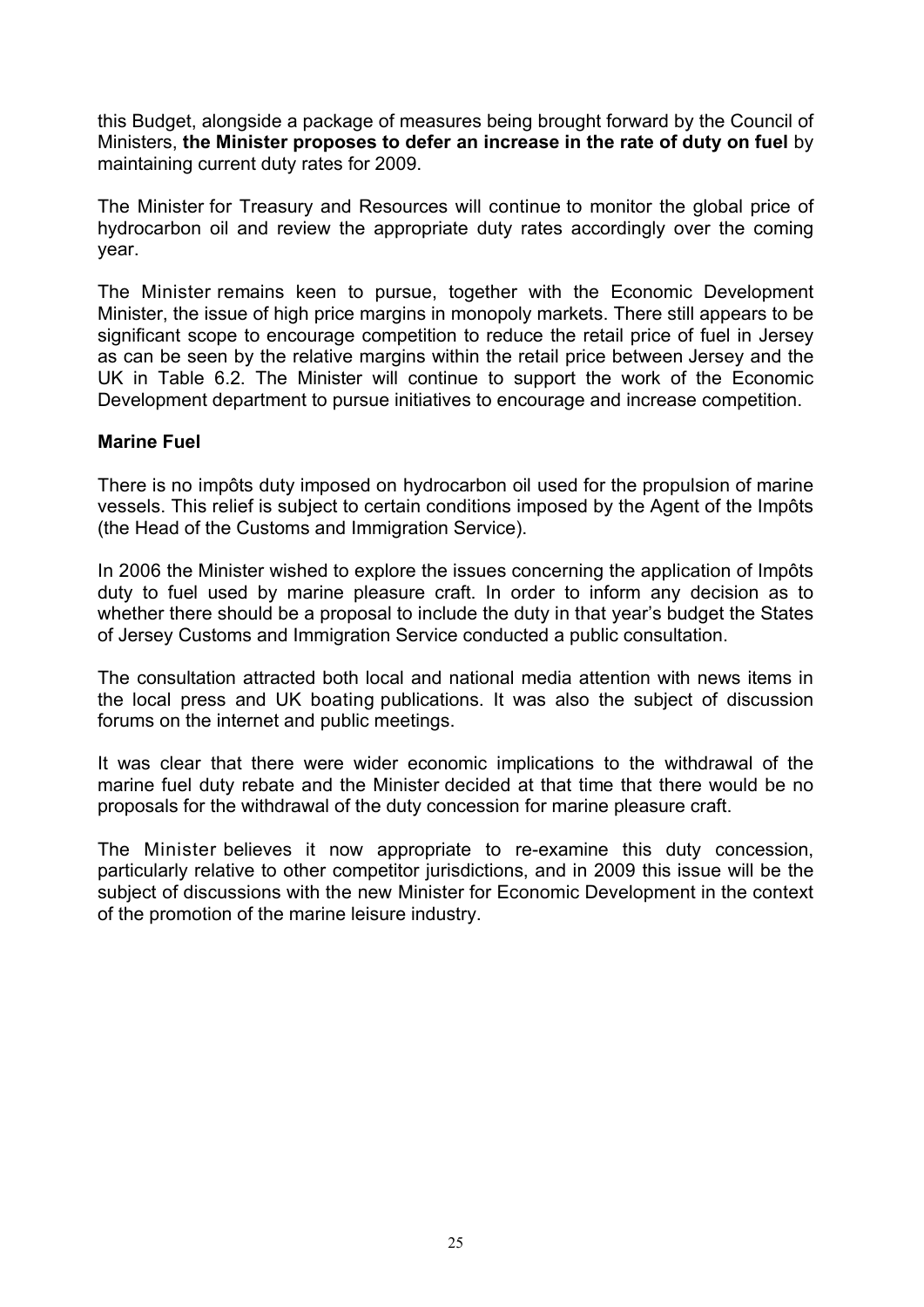#### **Detailed Duty Increases for 2009**

#### **Table 6.1**

#### **Duty Increases Proposed for 2009**

|                          | <b>Current Duty</b> | <b>Proposed Duty</b> | Increase |
|--------------------------|---------------------|----------------------|----------|
|                          |                     |                      |          |
| Litre of Whisky $@$ 40%  | £8.88               | £9.37                | £0.49    |
| Bottle of table wine     | £1.06               | £1.12                | £0.06    |
| Pint of beer <5% alcohol | £0.27               | £0.28                | £0.01    |
| Pint of beer >5% alcohol | £0.40               | £0.42                | £0.02    |
| 20 King Size cigarettes  | £2.97               | £3.15                | £0.18    |
| Litre of diesel          | £0.41               | £0.41                | Nil      |
| Litre of unleaded petrol | £0.41               | £0.41                | Nil      |

#### **Comparisons with neighbouring jurisdictions**

#### **Table 6.2 A Comparison of Typical 2008 Tax and Duty Levels for a Range of Commodities**

|                                 | Jersey<br>Including<br><b>GST</b> | Guernsey | UK.<br>Including<br><b>VAT</b> | France<br>Including<br>TVA |
|---------------------------------|-----------------------------------|----------|--------------------------------|----------------------------|
|                                 |                                   |          |                                |                            |
| Litre of whisky $@$ 40%         | £9.42                             | £7.97    | £10.96                         | £6.52                      |
| Bottle of table wine            | £1.20                             | £1.28    | £2.07                          | £0.35                      |
| Pint of beer $\leq 5\%$ alcohol | £0.34                             | £0.32    | £0.73                          | £0.69                      |
| Pint of beer $> 5\%$ alcohol    | £0.48                             | £0.32    | £0.87                          | £0.60                      |
| 20 king size cigarettes         | £3.12                             | £2.40    | £4.25                          | £2.67                      |
| Litre of unleaded petrol        | £0.44                             | £0.29    | £0.70                          | £0.67                      |
| Litre of diesel                 | £0.45                             | £0.29    | £0.68                          | £0.53                      |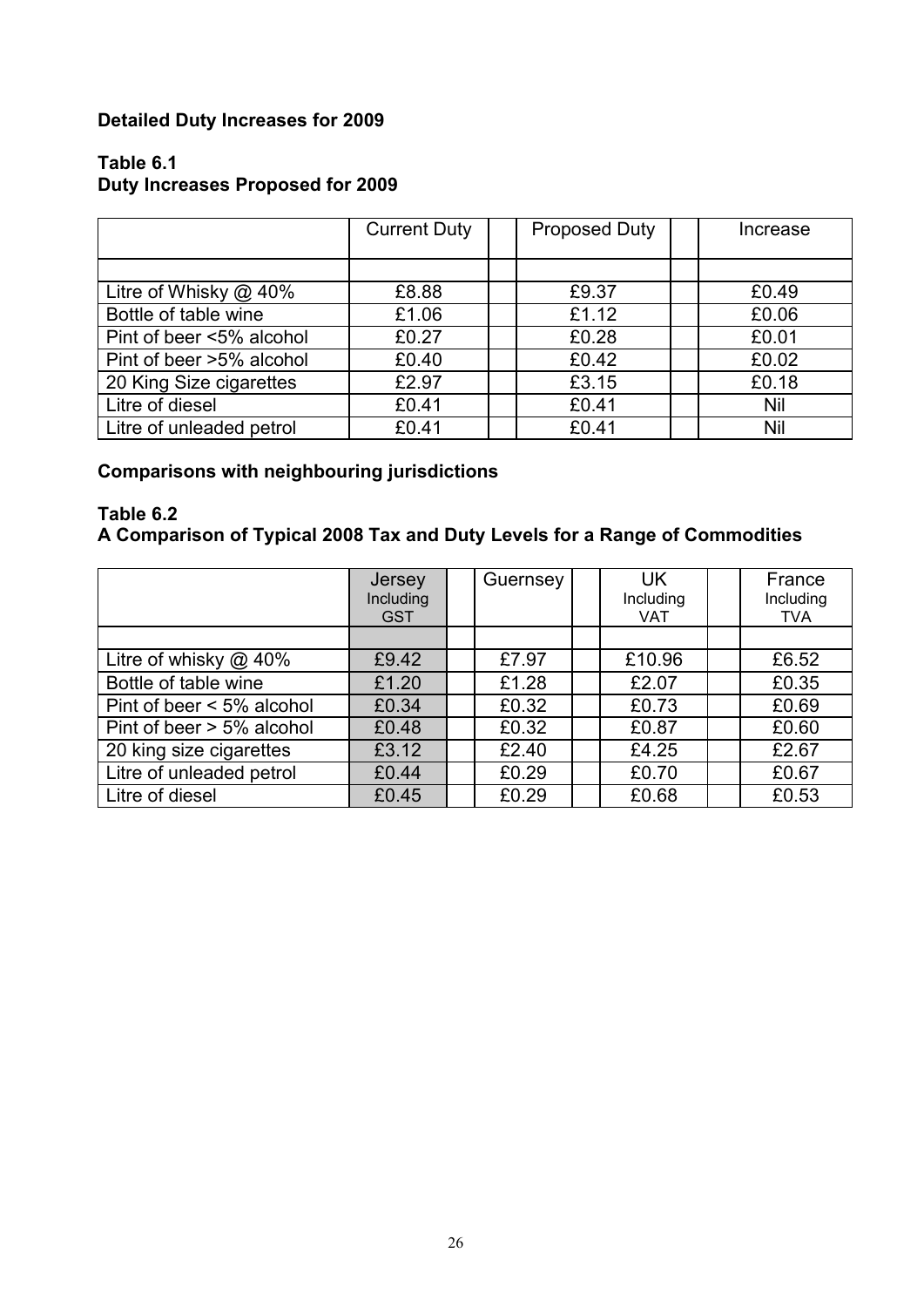**Table 6.3 2008 Retail Price Margins – Comparisons with the UK (June 2008)** �

|                                                              | Jersey | Jersey | <b>GST</b> | Price      | Duty       | <b>UK</b> | UK    | VAT   | Price  | Duty       |
|--------------------------------------------------------------|--------|--------|------------|------------|------------|-----------|-------|-------|--------|------------|
|                                                              | Retail | Duty   |            | net of     | and        | Retail    | Duty  |       | net of | and        |
|                                                              | Price  |        |            | Duty       | <b>GST</b> | price     |       |       | Duty   | <b>VAT</b> |
|                                                              |        |        |            | and        | as $%$     |           |       |       | and    | as $%$     |
|                                                              |        |        |            | <b>GST</b> | <b>of</b>  |           |       |       | VAT    | οf         |
|                                                              |        |        |            |            | price      |           |       |       |        | price      |
| Litre of                                                     |        |        |            |            |            |           |       |       |        |            |
| whisky                                                       | £18.53 | £8.88  | £0.54      | £9.11      | 51%        | £17.90    | £8.29 | £2.67 | £6.94  | 61%        |
| Pint of                                                      |        |        |            |            |            |           |       |       |        |            |
| beer $< 5\%$                                                 | £2.52  | £0.27  | £0.07      | £2.18      | 14%        | £2.41     | £0.37 | £0.36 | £1.68  | 30%        |
| 20 king                                                      |        |        |            |            |            |           |       |       |        |            |
| size                                                         |        |        |            |            |            |           |       |       |        |            |
| cigarettes                                                   | £5.18  | £2.97  | £0.15      | £2.06      | 60%        | £5.35     | £3.45 | £0.80 | £1.10  | 79%        |
| Litre of                                                     |        |        |            |            |            |           |       |       |        |            |
| unleaded                                                     |        |        |            |            |            |           |       |       |        |            |
| petrol                                                       | £1.09  | £0.41  | £0.03      | £0.65      | 41%        | £1.18     | £0.52 | £0.18 | £0.48  | 59%        |
| These figures are before the impact of the budget proposals. |        |        |            |            |            |           |       |       |        |            |

Table 6.3 illustrates that in all the above examples of dutiable products the proportion of price made up by duty and tax is significantly lower in Jersey than the UK. Even allowing for other cost factors in Jersey there would still appear to be a much greater margin in the retail price of products in Jersey than exists in the UK.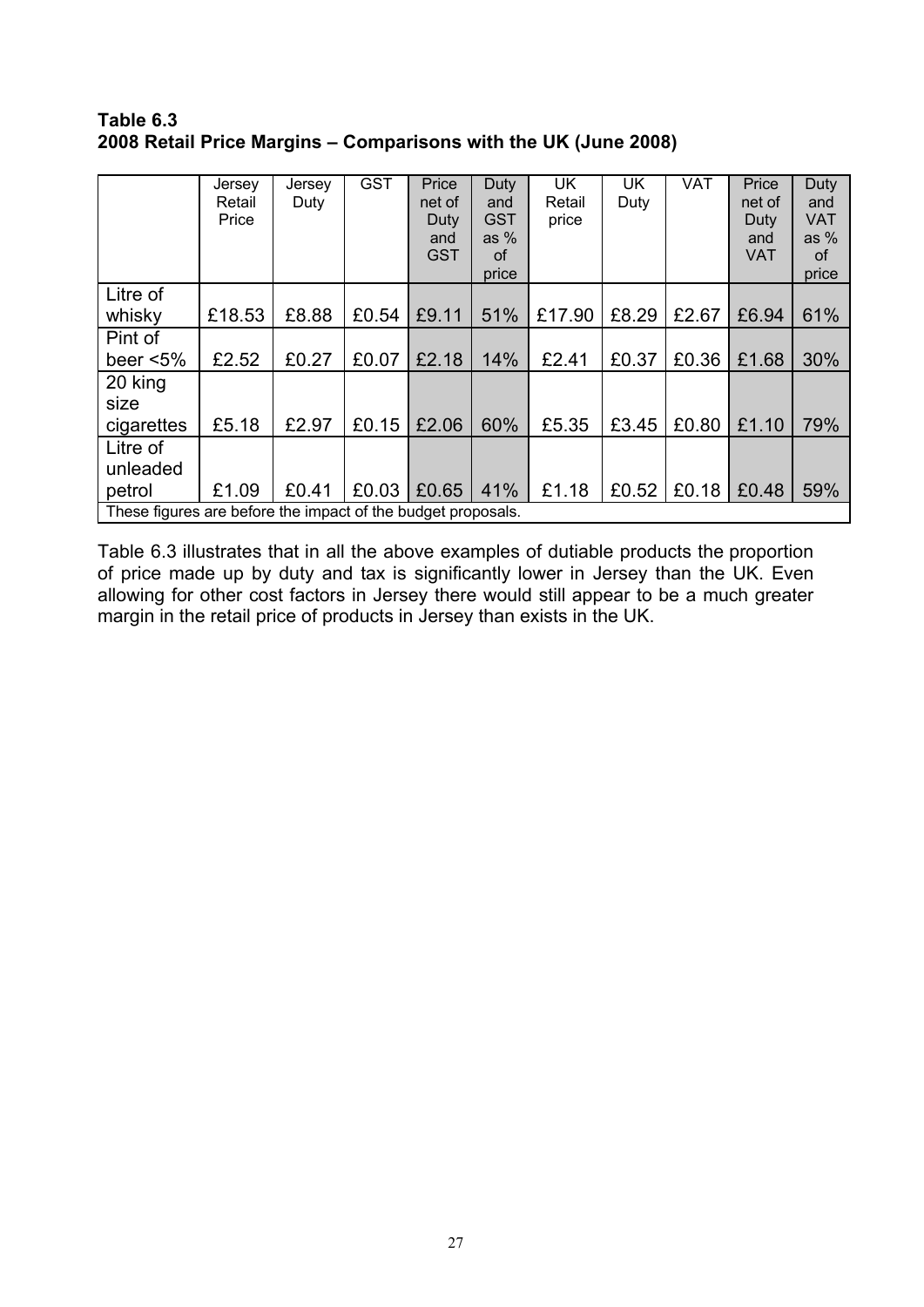### **7. STAMP DUTY PROPOSALS**

#### **Background**

Since last year's budget the focus of activity has been on preparing for the implementation of the new Land Transactions Tax, hopefully in January 2009.

The value at which first-time buyers receive a discounted rate was increased significantly in last year's budget and this year the Minister is proposing that further incentives for first-time buyers are introduced including increasing the value of a property on which that discount can apply.

There have been no proposals forthcoming during the year in respect of clarifying the interpretation of the existing legislation or closing other loopholes which have become apparent. However, the Minister is proposing a review in 2009 to consider the merits of any further changes to Stamp Duty, which will include the recommendation of the Corporate Services Scrutiny Panel to consult further on commercial property share transfer transactions.

The legislation will continue to be kept under review and any opportunities to improve it's clarity will be pursued as law drafting time allows.

#### **Proposals for Stamp Duty in 2009**

The Minister is proposing that Stamp Duty rates are frozen for the fifth consecutive year, recognising the significant changes in other aspects of the tax structure and the slowdown in the current housing market.

#### **Table 7.1 – Stamp Duty Rates for 2009**

| <b>Property Value (£)</b> | <b>Current Duty Rate (%)</b> |
|---------------------------|------------------------------|
| $0 - 50,000$              | 0.50                         |
| $50,001 - 300,000$        | 1.50                         |
| $300,001 - 500,000$       | 2.00                         |
| $500,001 - 700,000$       | 2.50                         |
| >700.001                  | 3.00                         |

#### **Removing Stamp Duty for First-Time Buyers upto £300,000**

The Minister is proposing that a first-time buyer of a property upto £300,000 would be free from stamp duty from 1 January 2009. This significantly improves on the current discounted rate and would save a first-time buyer upto £4,000 on stamp duty.

#### **Increased Discount for First-Time Buyers**

The Minister is also proposing that the level of property on which a first-time buyer receives a discounted rate is increased by 33% from £300,000 to £400,000. This will mean that a first-time buyer purchasing a £400,000 property would save upto £5,000 in stamp duty.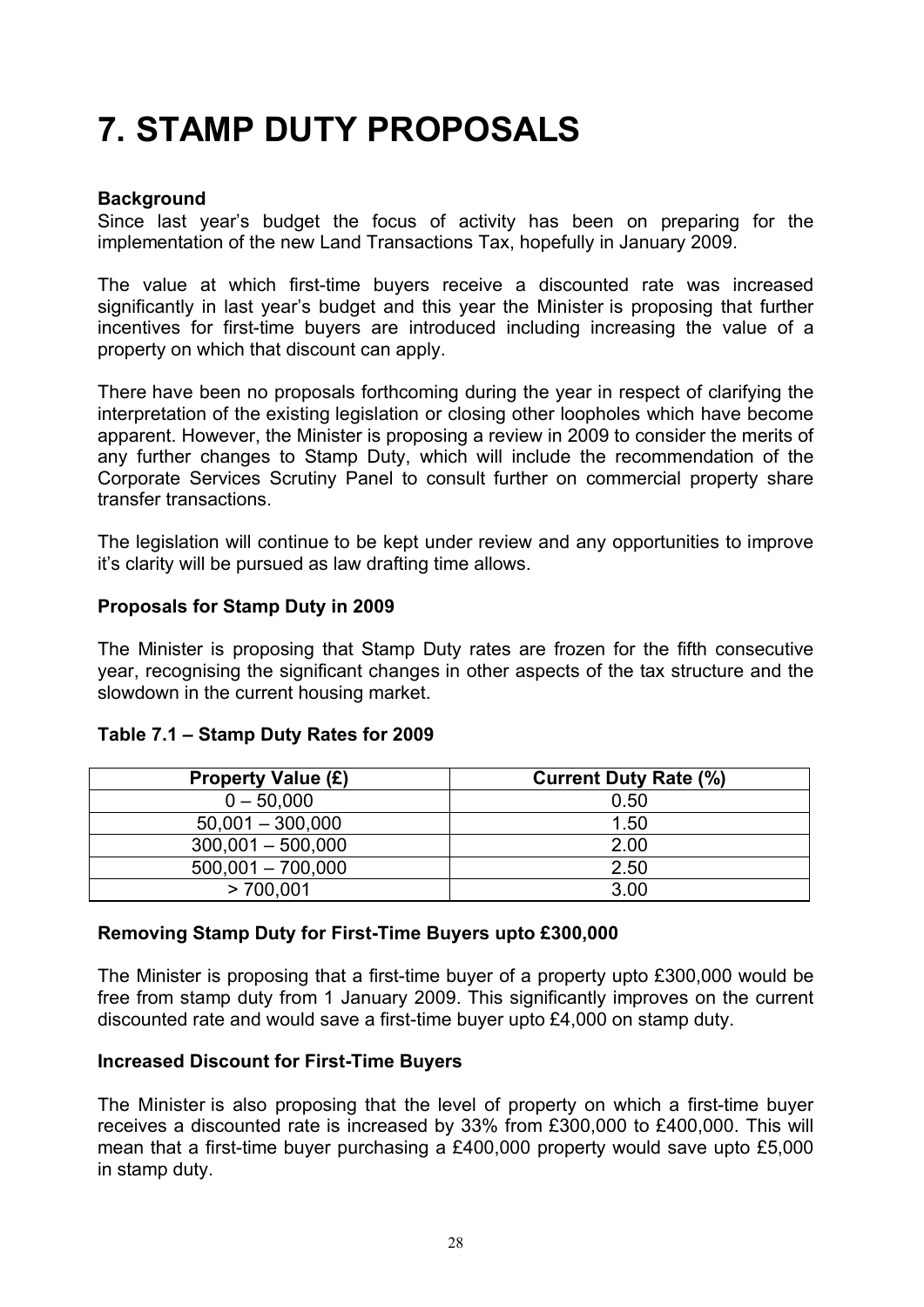It is difficult to estimate the additional amount of duty that will be lost under these proposals but it is not expected to significantly affect the stamp duty forecasts.

#### **Land Transactions Tax (Share Transfer)**

In July 2008 the States approved the draft Law to introduce Land Transactions Tax, as announced in the 2008 Budget. This Tax will ensure that all residential share transfer property transactions in Jersey attract tax at a rate exactly equal to the stamp duty which would have been paid on the purchase of a freehold property. Associated borrowing will also be taxed, in the same way as stamp duty is paid for borrowing on freehold properties.

The draft Law is currently with the Privy Council in the UK for approval. Once returned it is anticipated the new tax will be brought into effect in early 2009. Systems are already in place to collect the tax and information is available on the Income Tax area of the States' website.

Since data on stamp duty purchases is sketchy, the estimated yield of £1 million per year is by no means certain. Consequently the effects of mirroring the benefits for firsttime buyers outlined above cannot be reliably quantified at this stage.

#### **Proposed Review of Stamp Duty in 2009**

The Minister is proposing to carry out a consultation, during 2009, on the merits of any further changes to Stamp Duty, which will in particular include:

- the recommendation of the Corporate Services Scrutiny Panel to consult further on commercial property share transfer.
- the level of duty on the registration of borrowings.
- consideration of further bands of stamp duty for higher value properties.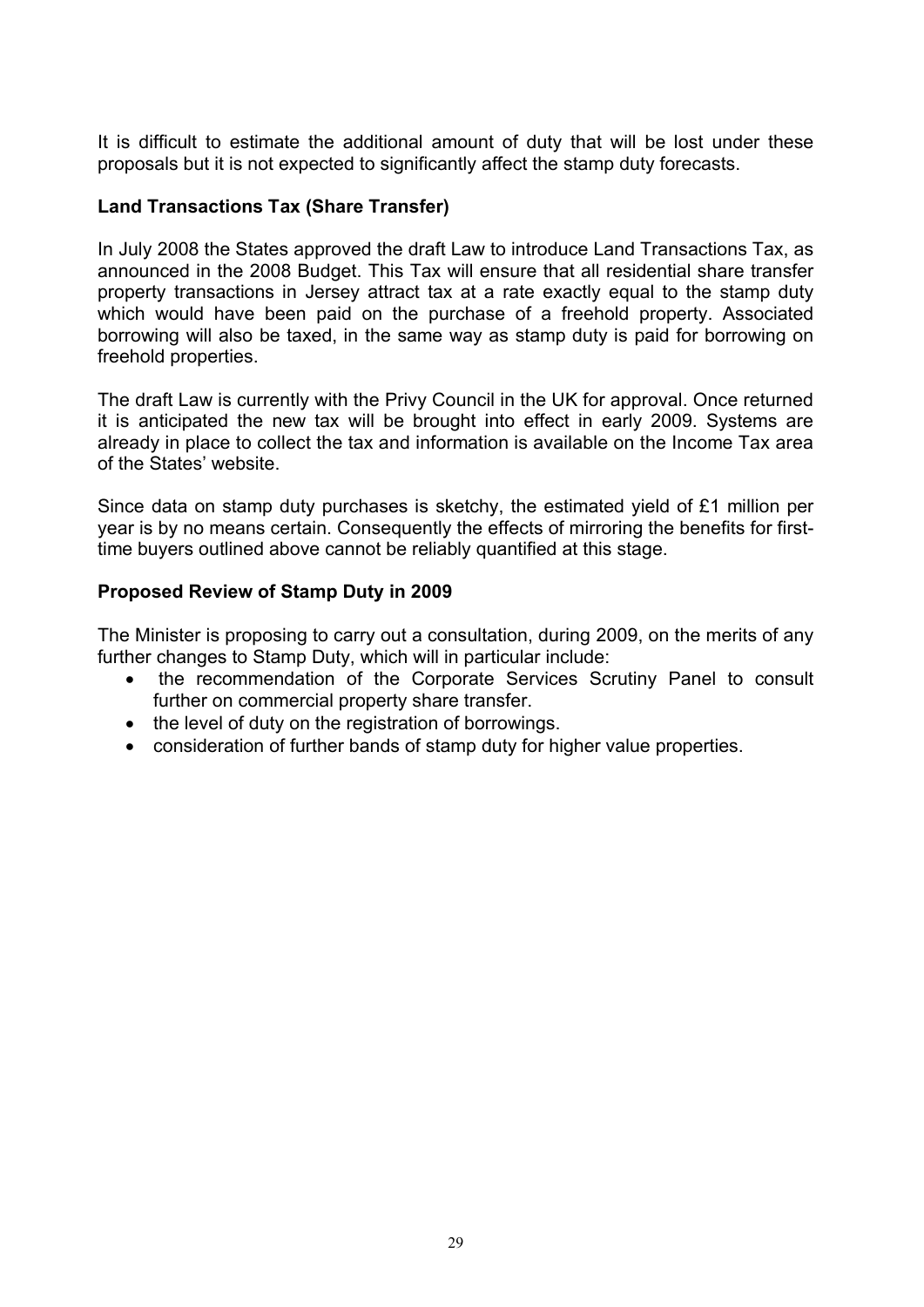## <span id="page-29-0"></span>**8. ENVIRONMENTAL TAXES**

#### **Background**

As part of the Fiscal Strategy debate (P.44/2005) the States agreed to the investigation of potential environmental taxes on waste, motor transport and energy. In addition the Minister for Planning and Environment was asked to advise on an environmental tax that could replace the current Vehicle Registration Duty. A proposal for a Vehicle Emissions Duty (VED) was brought to the States in May 2008, alongside the introduction of GST and the promised withdrawal of VRD, but at that juncture the States decided not to introduce the proposals. The States requested that progress be made on a package of environmental tax and spend initiatives.

#### **Draft Annual Business Plan 2009**

The Council of Ministers proposed such a package in the draft Annual Business Plan 2009 in September, but following an amendment by Senator Cohen the proposal for a low level VED was rejected. However, commitment was agreed to undertake a further period of public consultation to identify a new funding stream for the approved environmental spend package for consideration by the assembly before the 2010 budget. This funding stream will take the form of an environmental tax (or package of taxes) that will be designed to apply to environmentally negative actions in order to encourage behavioural change. The proceeds of the tax will be earmarked and used to fund environmentally positive measures, in the first instance promoting energy efficiency, increased recycling and more sustainable travel and transport initiatives. In order to fund the identified initiatives the following amounts are required: for 2010 - £3.8 million; 2011 - £5.0 million and for future years a level of £5.2 million.

#### **Proposed Consultation for 2009**

The Minister for Planning and Environment has committed to full consultation prior to the proposal of any new environmental tax. The Department will be examining the options available over the remainder of 2008. During this process the Minister will be initiating discussions with key stakeholders and others such as the Environmental Think Tank and the Jersey Environment Forum. A consultation paper will be bought forward in the first quarter of 2009. With the assistance of the feedback from the consultation process, a set of proposals will be formulated and put before the Council of Ministers in the second quarter of 2009 followed by a Report and Proposition being put before the States for debate.

A critical factor in the development of the tax will be a consideration of the collection mechanism. Those options with pre-existing collection routes are likely to be favoured in order to minimise bureaucracy and facilitate the introduction of a new tax in time for 2010.

There has also been some initial research carried out into the options for a Land Development Levy and further work is required to develop a preferred option during 2009.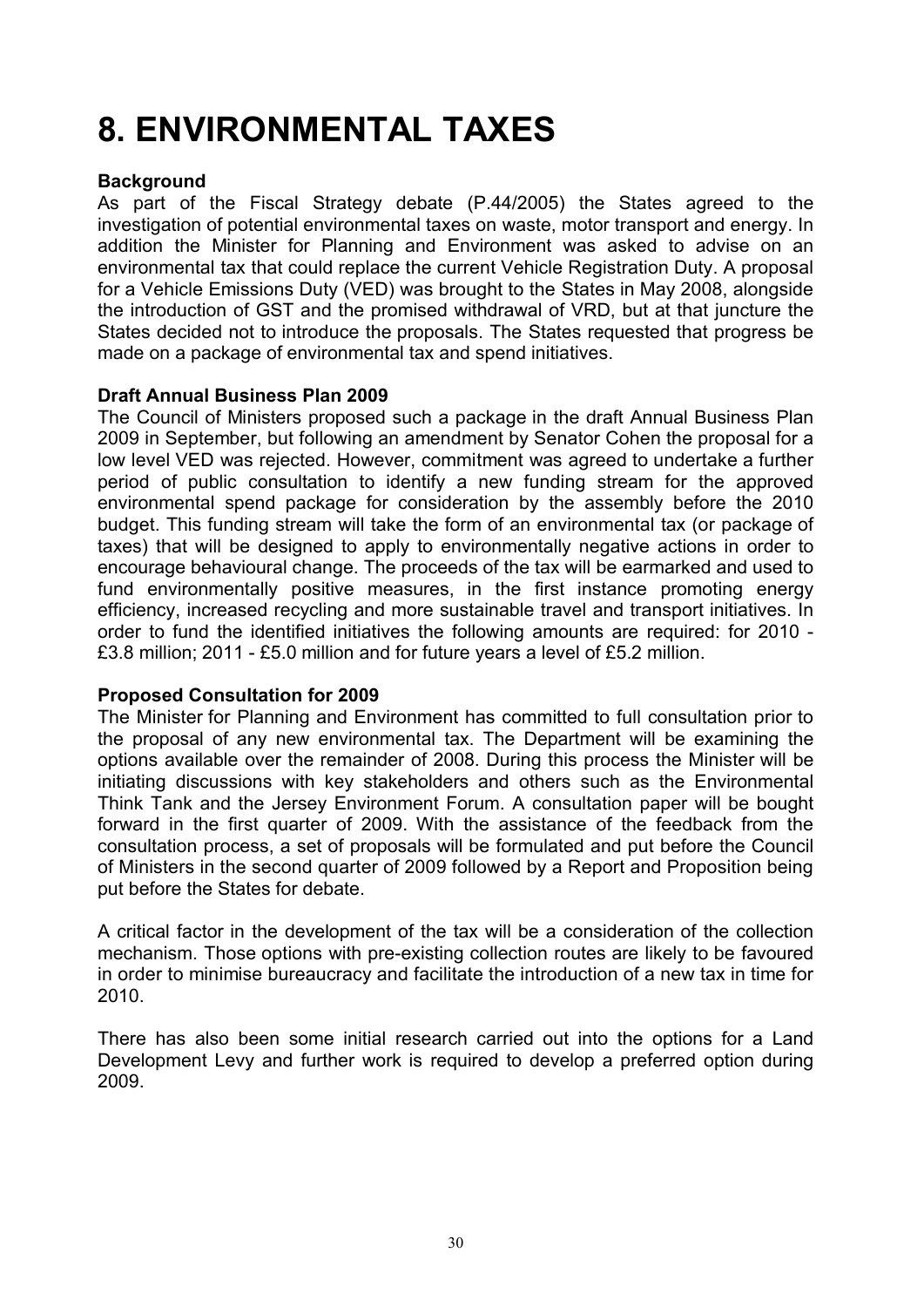### <span id="page-30-0"></span>**9. FINANCIAL AND MANPOWER IMPLICATIONS**

#### **Financial Implications**

The financial implications of the budget proposals are summarised in the financial forecast at Table 4.1 and in detail are as follows:

- Income Tax
	- $\circ$  The increase in exemptions of 3% for 2009, agreed in the 2008 Budget as part of the 20% means 20% proposals is estimated to reduce tax revenues by £3.6 million
	- $\circ$  The proposal to increase tax exemptions by a further 2% for 2009 as part of a package to help those affected by the increased fuel and food prices is estimated to reduce tax revenues by £2.4 million
	- $\circ$  The introduction of a new Deemed Rental Charge (Blampied proposals) for non-finance non-Jersey companies as part of the provisions within the 0/10% corporate tax structure is estimated to raise an additional £4 million in tax revenues from 2010.
- Impôts Duty
	- $\circ$  The proposal to increase impôts duties is estimated to generate additional States income of £1.56 million in 2009.
- Stamp Duty
	- $\circ$  The introduction of the proposed Land Transactions Tax is estimated to generate additional tax revenues of at least £1 million in a full year.
	- $\circ$  The cost of the proposals to increase first-time buyer relief from Stamp Duty is difficult to estimate but it is anticipated this should be less than £1 million.

#### **Manpower Implications**

The proposals within the Budget Statement 2009 will be implemented without any increase to current approved manpower levels. The income tax proposals for a new Deemed Rental Charge will require additional resource but this will be found from savings arising from the change to a 0/10% corporate tax structure.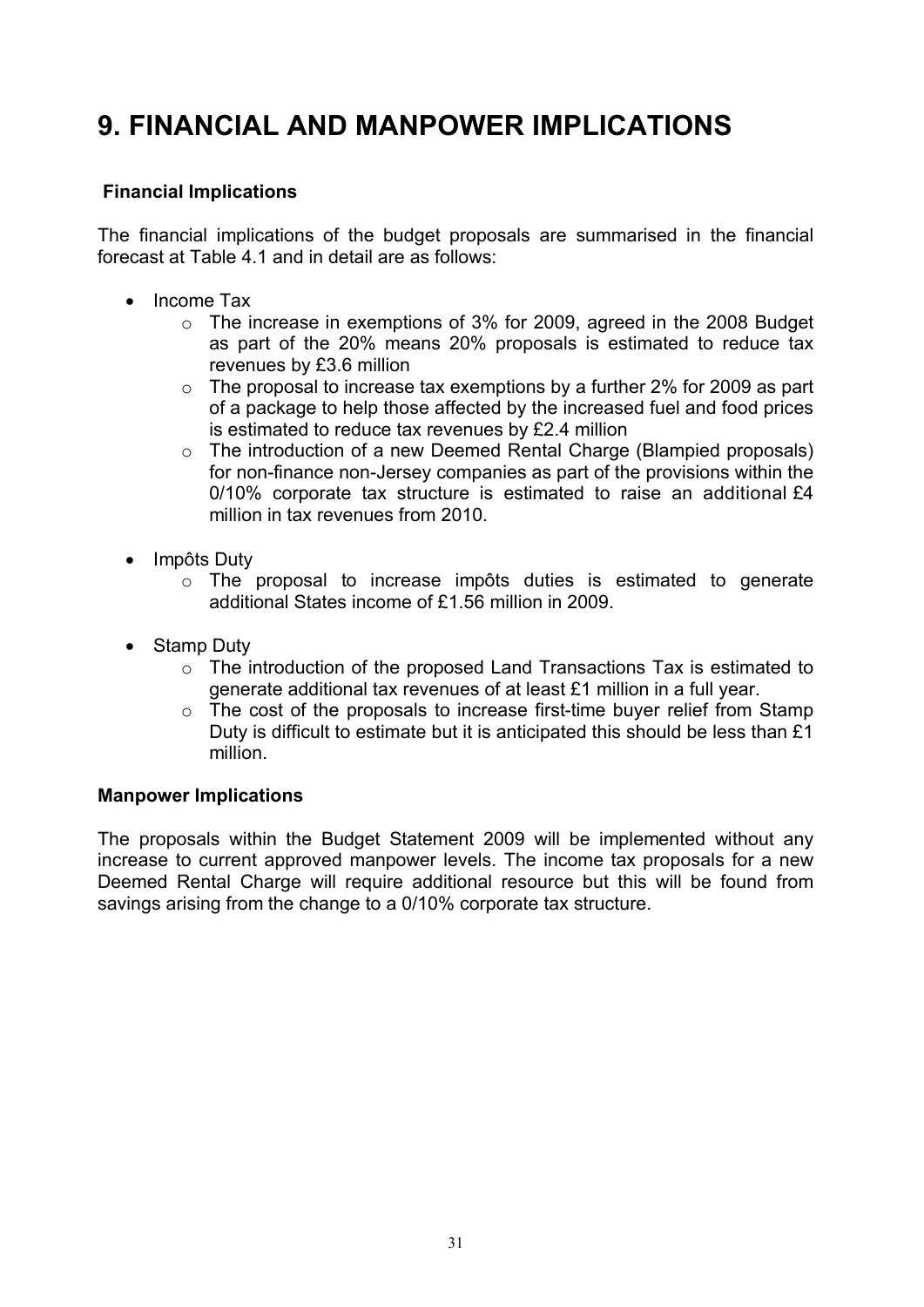# **SUMMARY TABLES**

# **BUDGET STATEMENT 2009**

**(As amended 03.12.08)**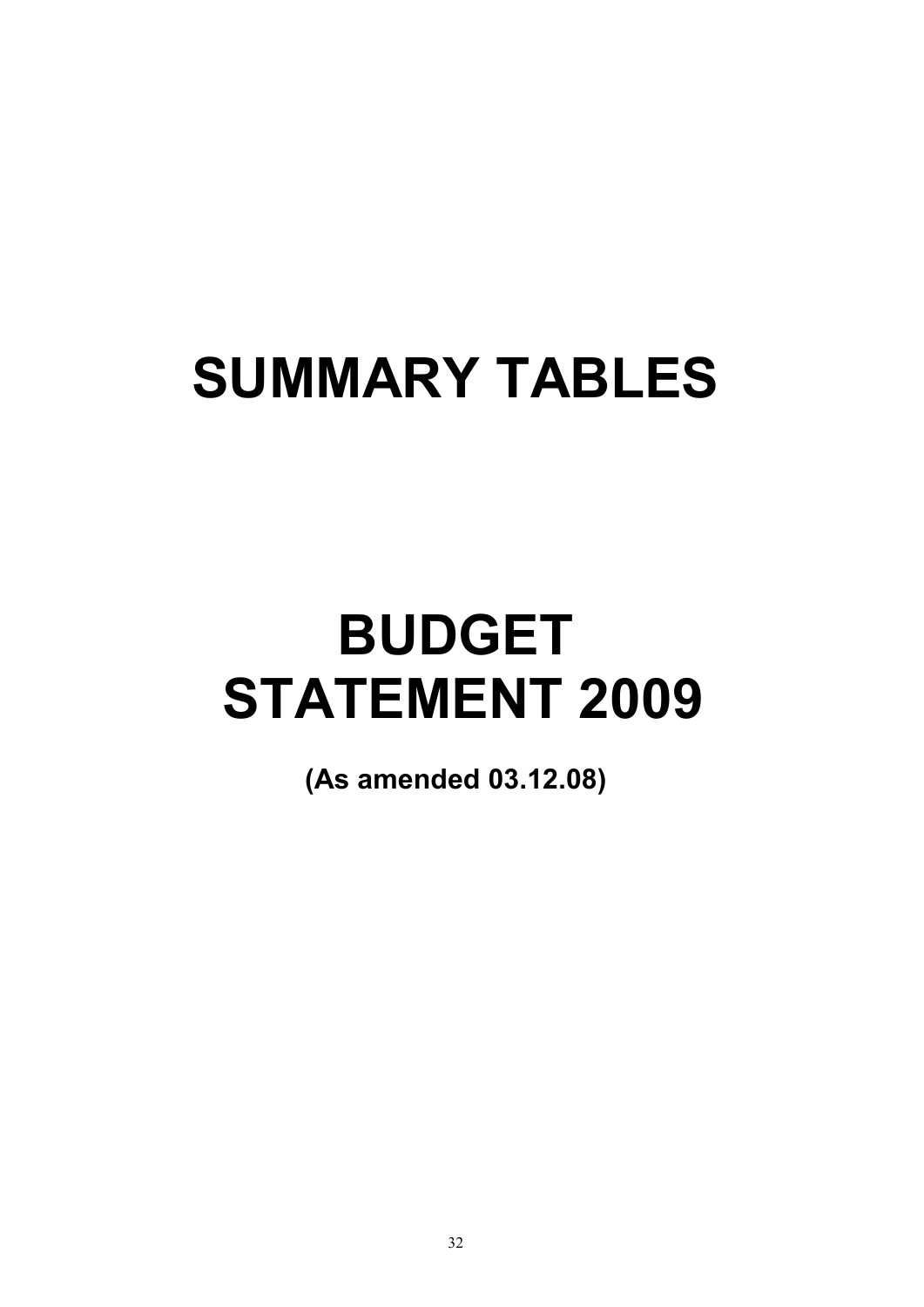### **SUMMARY TABLE A:** � **STATES INCOME 2009 As amended**

| 2007 Actual            | 2008 Revised<br>Estimate |                                                    | 2009 Estimate                      |
|------------------------|--------------------------|----------------------------------------------------|------------------------------------|
| £                      | £                        |                                                    | £                                  |
|                        |                          | <b>Income Tax</b>                                  |                                    |
| 199,068,000            | 225,000,000              | Employees                                          | 235,000,000                        |
| 37,800,000             | 37,000,000               | Self Employed and Investment Holders               | 36,000,000                         |
| 196,026,000            | 208,000,000              | Companies                                          | 207,000,000                        |
| 432,894,000            | 470,000,000              | <b>Total Income Tax</b>                            | 478,000,000                        |
| $\sim$                 | 33,000,000               | <b>Goods and Services Tax</b>                      | 50,000,000                         |
|                        |                          | Impôts Duty                                        |                                    |
| 3,928,000              | 3,740,000                | Impôts on Spirits                                  | 3,720,000                          |
| 5,661,000              | 5,730,000                | Impôts on Wines                                    | 6,060,000                          |
| 710,000                | 690,000                  | Impôts on Cider                                    | 750,000                            |
| 4,961,000              | 5,100,000                | Impôts on Beer                                     | 5,220,000                          |
| 12,672,000             | 13,230,000               | Impôts on Tobacco                                  | 12,760,000                         |
| 19,876,000             | 20,880,000               | Impôts on Motor Fuel                               | 20,730,000                         |
| 193,000                | 100,000                  | Impôts on Goods Imported                           | 100,000                            |
| 5,837,000              | 750,000                  | Vehicle Registration Duty                          |                                    |
| 53,838,000             | 50,220,000               | <b>Total Impôts Duty</b>                           | 49,340,000                         |
| 29,147,000             | 23,000,000               | <b>Stamp Duty</b>                                  | 20,500,000                         |
| 515,879,000            | 576,220,000              | <b>Total Taxation Revenue</b>                      | 597,840,000                        |
| 9,745,000              | 10,050,000               | <b>Island Rate</b>                                 | 10,560,000                         |
|                        |                          | <b>Other Income</b>                                |                                    |
| 8,697,000              | 9,600,000                | Interest on Cash Balances                          | 8,200,000                          |
| 10,855,000             | 11,830,000               | <b>Dividends</b>                                   | 14,210,000                         |
| 4,100,000              | 4,400,000                | <b>Financial Services Commission</b>               |                                    |
|                        |                          | New Company Fees via Financial Services Commission | 3,700,000                          |
| 729,000                | 700,000                  | Income Tax Penalties                               | 720,000                            |
| 3,434,000<br>2,087,000 | 3,400,000                | <b>Currency and Coinage Surplus</b>                | 3,480,000                          |
|                        | 5,170,000                | Interest and Repayments on Loans                   | 1,240,000                          |
|                        | 450,000                  | Financial Returns from States Trading Operations   | 250,000                            |
| 366,000                |                          |                                                    |                                    |
| 7,326,000              | 8,700,000                | Commission from European Union Retention Tax       |                                    |
| 455,000<br>38,049,000  | 450,000<br>44,700,000    | Miscellaneous Income<br><b>Total Other Income</b>  | 9,000,000<br>460,000<br>41,260,000 |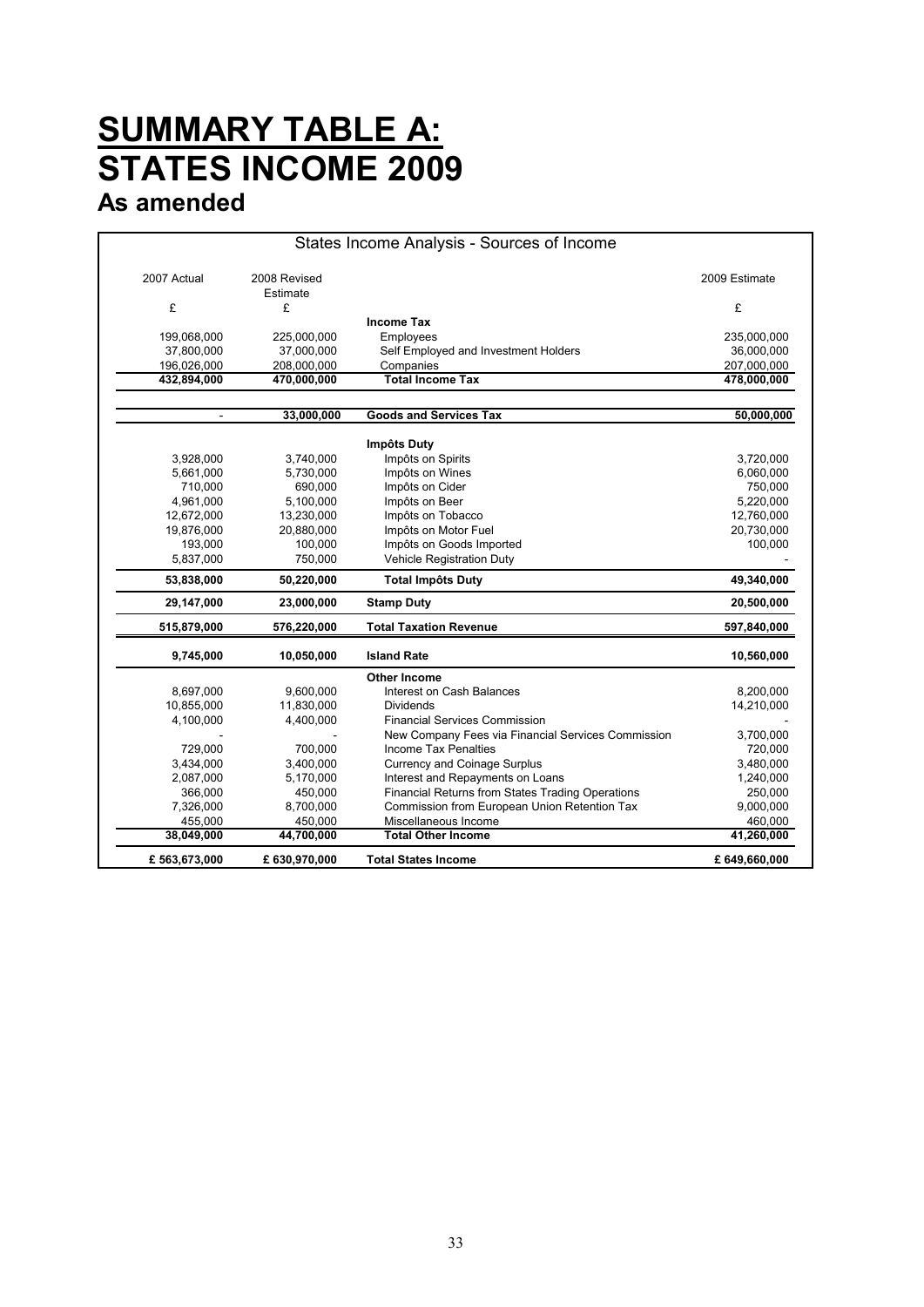### **SUMMARY TABLE B: STATES NET EXPENDITURE 2009-2013**

|                                                                | 2009        | 2010        | 2011        | 2012        | 2013        |
|----------------------------------------------------------------|-------------|-------------|-------------|-------------|-------------|
|                                                                | Expenditure | Expenditure | Expenditure | Expenditure | Expenditure |
| <b>States Funded Bodies</b>                                    | Allocation  | Allocation  | Allocation  | Allocation  | Allocation  |
|                                                                | £'000       | £'000       | £'000       | £'000       | £'000       |
| <b>Ministerial Departments</b>                                 |             |             |             |             |             |
| <b>Chief Minister</b>                                          | 15,844      | 16,432      | 16,952      |             |             |
| - Grant to the Overseas Aid Commission                         | 7,731       | 8,118       | 8,524       |             |             |
| Economic Development                                           | 16,422      | 16,814      | 17,209      |             |             |
| Education, Sport and Culture                                   | 98,513      | 101,665     | 104,175     |             |             |
| <b>Health and Social Services</b>                              | 153,600     | 160,276     | 167,507     |             |             |
| Home Affairs                                                   | 45,587      | 46,618      | 47,720      |             |             |
| Housing                                                        | (22, 362)   | (22, 947)   | (23, 559)   |             |             |
| Planning and Environment                                       | 7,141       | 8,277       | 8,924       |             |             |
| Social Security                                                | 157,066     | 159,247     | 164,063     |             |             |
| <b>Transport and Technical Services</b>                        | 23,705      | 24,969      | 26,606      |             |             |
| <b>Treasury and Resources</b>                                  | 61,073      | 62,454      | 63,264      |             |             |
| Non Ministerial States funded bodies                           |             |             |             |             |             |
| - Baliff's Chambers                                            | 1,253       | 1,282       | 1,312       |             |             |
| - Law Officers' Department                                     | 5,912       | 6,286       | 6.434       |             |             |
| - Judicial Greffe                                              | 3,968       | 4,059       | 4,155       |             |             |
| - Viscount's Department                                        | 1,425       | 1,457       | 1,492       |             |             |
| - Official Analyst                                             | 599         | 613         | 627         |             |             |
| - Office of the Lieutenant Governor                            | 743         | 760         | 778         |             |             |
| - Office of the Dean of Jersey                                 | 22          | 23          | 23          |             |             |
| - Data Protection Commission                                   | 224         | 229         | 235         |             |             |
| - Probation Department                                         | 1,544       | 1,640       | 1,679       |             |             |
| - Comptroller and Auditor General                              | 729         | 746         | 764         |             |             |
| States Assembly and its services                               | 5,203       | 5,324       | 5,447       |             |             |
| Savings target from CAG proposals                              |             | (1,600)     | (3, 100)    |             |             |
| <b>Net Revenue Expenditure Allocation</b>                      | £585,942    | £602,743    | £621,231    | £637,747    | £655,535    |
| <b>Capital Expenditure Allocation</b>                          | £ 54,851    | £61,399     | £ 52,209    | £ 61,874    | £35,663     |
| <b>Total States Net Expenditure Allocation</b>                 | £640,793    | £664,142    | £673,440    | £699,621    | £ 691,198   |
|                                                                |             |             |             |             |             |
| Adjustments to reconcile to Financial Forecasts:               |             |             |             |             |             |
| Net Revenue Expenditure Allocation                             | £ 585,942   | £ 602,743   | £621,231    | £ 637,747   | £ 655,535   |
| <b>Repayment of Capital Debt</b>                               | (E 43, 720) | (E 43,700)  | (E 43,700)  | (E 43,700)  | (E 43,700)  |
| Net Revenue Expenditure Allocation (as shown in financial      |             |             |             |             |             |
| forecasts)                                                     | £542,222    | £559,043    | £ 577,531   | £594,047    | £611,835    |
| Benefit Proposals from P138/2008                               | £ 3,400     | £ 3,541     | £3,647      | £3,756      | £3,869      |
|                                                                | £ 545,622   | £ 562,584   | £ 581,178   | £597,803    | £ 615,704   |
| Capital Expenditure Allocation                                 | £ 54,851    | £61,399     | £ 52,209    | £61,874     | £35,663     |
| <b>Property Capital Receipts</b>                               | (E 4,000)   | (E 4,000)   | (E 4,000)   | (E 4,000)   | (E 4,000)   |
| <b>Housing Capital Receipts</b>                                | (£ 12,770)  | (£ 17,633)  | (£ 10,950)  | (£ 22,703)  | (E 15, 363) |
| Net Capital Expenditure Allocation (as shown in financial      |             |             |             |             |             |
| forecasts)                                                     | £ 38,081    | £39,766     | £37,259     | £ 35,171    | £16,300     |
| Total States Net Expenditure Allocation (as shown in financial |             |             |             |             |             |
| forecasts)                                                     | £ 583,703   | £ 602,350   | £ 618,437   | £ 632,974   | £ 632,004   |

*Note:*

*The Overseas Aid Commission expenditure allocation appears as a grant from the Chief Minister's department, solely for the purpose of the expenditure allocations, as it has not yet been established as a States funded body under the Finance Law.*

 *These figures include the expenditure approvals from the Business Plan as amended and in addition the Benefit Proposal agreed as part of P138/2008 are shown below the line.*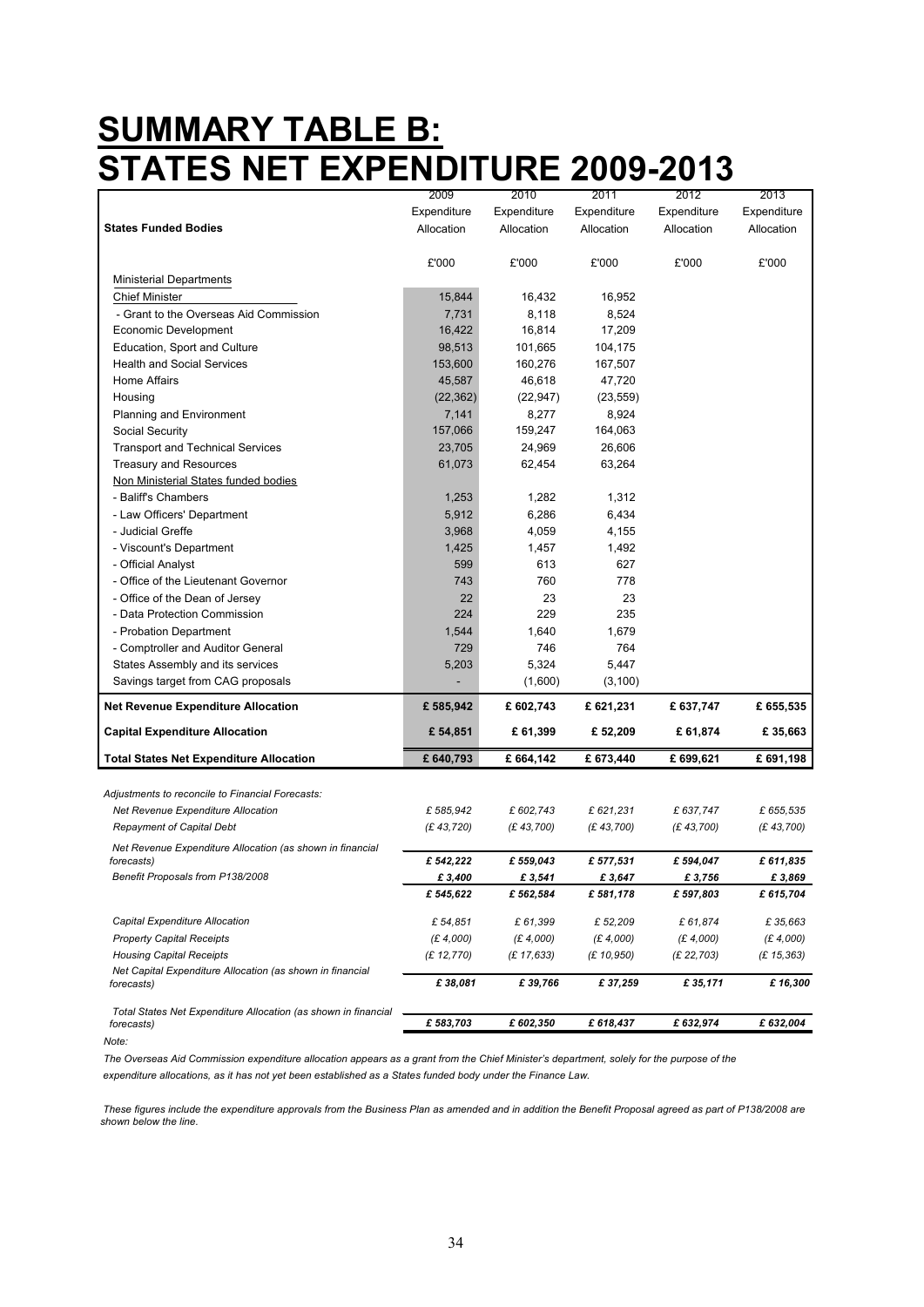### <span id="page-34-0"></span>**SUMMARY TABLE C: SUMMARY GRAPHS**

#### **As amended**